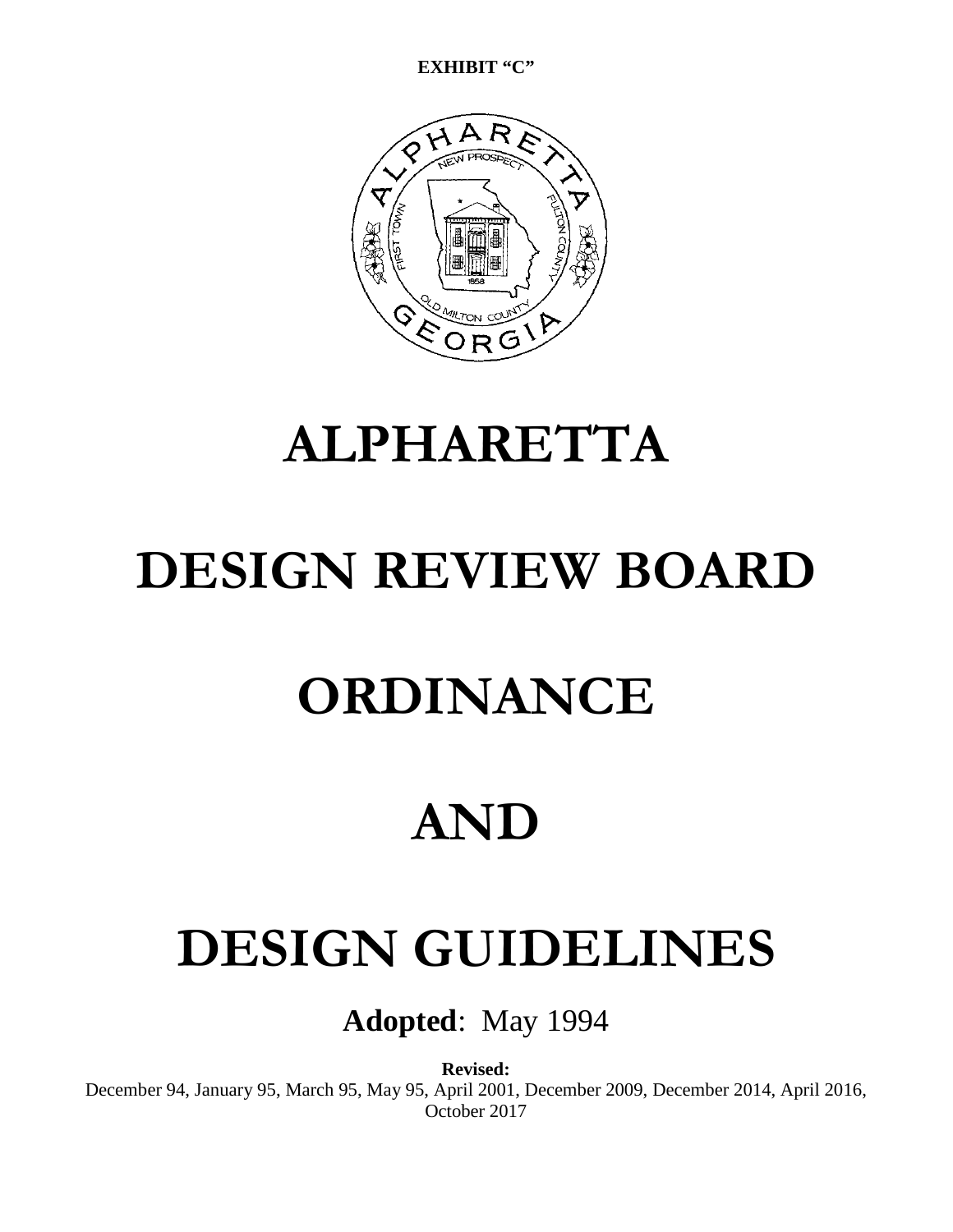### **ALPHARETTA** DESIGN REVIEW BOARD ORDINANCE AND **DESIGN GUIDELINES**

### **TABLE OF CONTENTS**

|    | (A) |  |  |  |  |  |
|----|-----|--|--|--|--|--|
|    |     |  |  |  |  |  |
|    |     |  |  |  |  |  |
|    |     |  |  |  |  |  |
|    |     |  |  |  |  |  |
|    |     |  |  |  |  |  |
|    | (A) |  |  |  |  |  |
|    | (B) |  |  |  |  |  |
|    |     |  |  |  |  |  |
| 7. |     |  |  |  |  |  |
|    | (A) |  |  |  |  |  |
|    | (B) |  |  |  |  |  |
|    | (1) |  |  |  |  |  |
|    | (2) |  |  |  |  |  |
|    | (3) |  |  |  |  |  |
|    | (4) |  |  |  |  |  |
|    | (5) |  |  |  |  |  |
|    | (6) |  |  |  |  |  |
|    |     |  |  |  |  |  |
|    | (D) |  |  |  |  |  |
|    |     |  |  |  |  |  |
|    |     |  |  |  |  |  |
|    | (1) |  |  |  |  |  |
|    | (2) |  |  |  |  |  |
|    | (3) |  |  |  |  |  |
|    | (4) |  |  |  |  |  |
|    |     |  |  |  |  |  |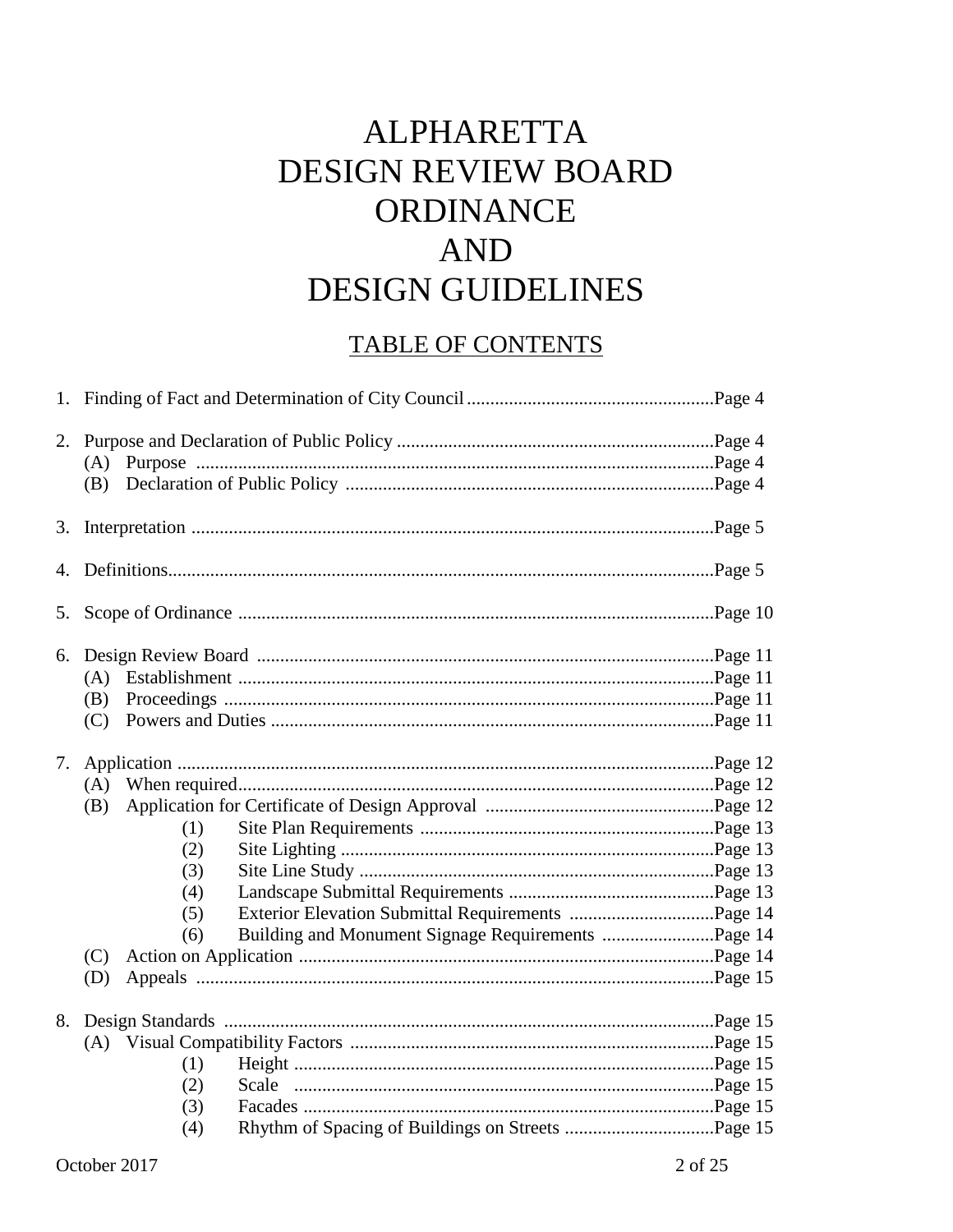|    |     | (5)  |                                                                       |  |  |  |
|----|-----|------|-----------------------------------------------------------------------|--|--|--|
|    |     | (6)  |                                                                       |  |  |  |
|    |     | (7)  |                                                                       |  |  |  |
|    |     | (8)  |                                                                       |  |  |  |
|    |     | (9)  |                                                                       |  |  |  |
|    |     | (10) |                                                                       |  |  |  |
|    |     | (11) |                                                                       |  |  |  |
|    |     | (12) |                                                                       |  |  |  |
|    |     | (13) |                                                                       |  |  |  |
|    |     | (14) |                                                                       |  |  |  |
|    |     | (15) |                                                                       |  |  |  |
|    |     | (16) |                                                                       |  |  |  |
|    |     | (17) |                                                                       |  |  |  |
|    |     | (18) |                                                                       |  |  |  |
|    |     | (19) | Elements Strongly Discouraged in all Districts and Corridors  Page 19 |  |  |  |
|    | (B) |      |                                                                       |  |  |  |
|    | (C) |      |                                                                       |  |  |  |
|    | (D) |      |                                                                       |  |  |  |
|    |     |      |                                                                       |  |  |  |
| 9. |     |      |                                                                       |  |  |  |
|    |     |      |                                                                       |  |  |  |
|    |     |      |                                                                       |  |  |  |
|    |     |      |                                                                       |  |  |  |
|    |     |      |                                                                       |  |  |  |
|    |     |      |                                                                       |  |  |  |
|    |     |      |                                                                       |  |  |  |

12. Map B

The Mayor and City Council ordain as follows: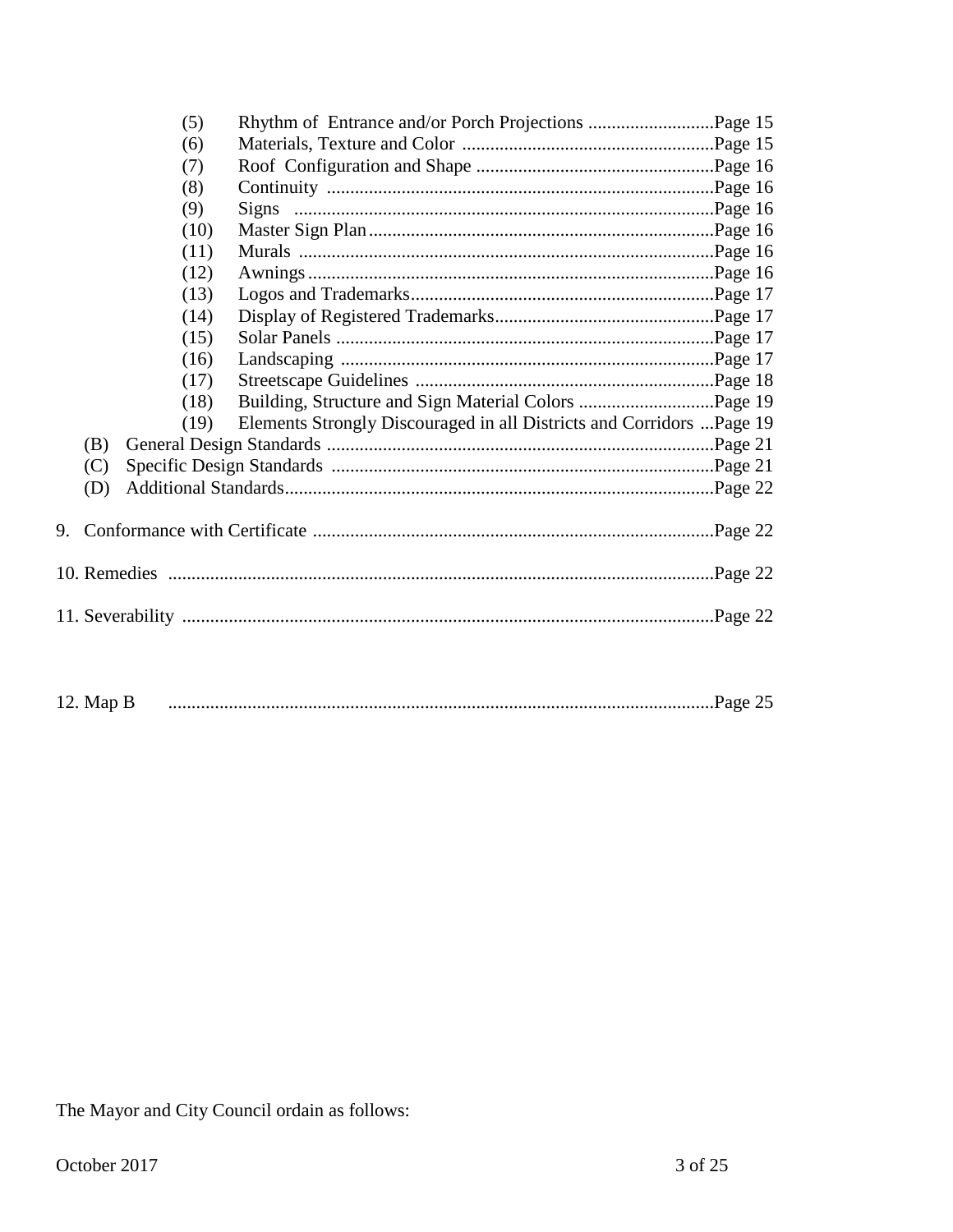#### **1. Finding of Fact and Determination of City Council.**

The historical, cultural and aesthetic heritage of the City are among the City's most valued and important assets, and the preservation of this heritage is essential to the promotion of the health, safety, education, prosperity and general welfare of the people.

#### **2. Purpose and Declaration of Public Policy**

- (A) Purpose. The City Council finds that many places, districts, sites, buildings, structures, objects, landscape features and works of art, having a special character or a special historic or aesthetic interest or value, or representing the finest architectural products of distinct periods in the history of the City have been destroyed or uprooted, notwithstanding the feasibility or preserving and continuing the use of such places, districts, sites, buildings, structures, objects, landscape features and works of art, and without adequate consideration of the irreplaceable loss to the people of the City of the aesthetic, educational, economic and historic values represented by such places, districts, sites, buildings, structures, objects, landscape features and works of art. In addition, distinct areas may be similarly uprooted or may have their distinctiveness destroyed, although the preservation thereof may be both feasible and desirable. It is the finding of the Council that the standing of this City must be maintained and enhanced by preserving the historical and architectural heritage of the City and preventing the destruction of such cultural assets. The Council further finds that certain aspects of development, such as the spatial relationships of structures and open spaces to each other and the appearance of buildings and open spaces as they contribute to the attractiveness, function, and character of a district or the City as a whole, require the timely exercise of judgment in the public interest by a public body qualified to evaluate the design of proposed new developments or redevelopments within the City.
- (B) Declaration of Public Policy. It is hereby declared as a matter of public policy that the identification, protection, enhancement, perpetuation and use of places, districts, sites, buildings, structures, objects, landscape features and works of art of special character of a special historic or aesthetic interest or value is a public necessity and is required in the interest of health, prosperity, safety, education and general welfare of the people. It is further declared as a matter of public policy that the promotion of sound design principals in order to provide a built environment which is attractive and functional is a public necessity and is required in the interest of health, prosperity, safety, education and general welfare of the people. Accordingly, the public policy objectives of this article are as follows:
	- (1) To effect and accomplish the protection, enhancement and perpetuation of such places, districts, sites, buildings, structures, objects, landscape features and works of art which represent or reflect special elements of the City's cultural, social and economic and architectural history;
	- (2) To safeguard the City's historic, aesthetic and cultural heritage, as embodied and reflected in such places, districts, sites, buildings, structures, objects, landscape features and work of art;
	- (3) To simulate historic neighborhoods and to protect and enhance local historical and aesthetic attractions to residents, tourists and others and thereby promote and stimulate business;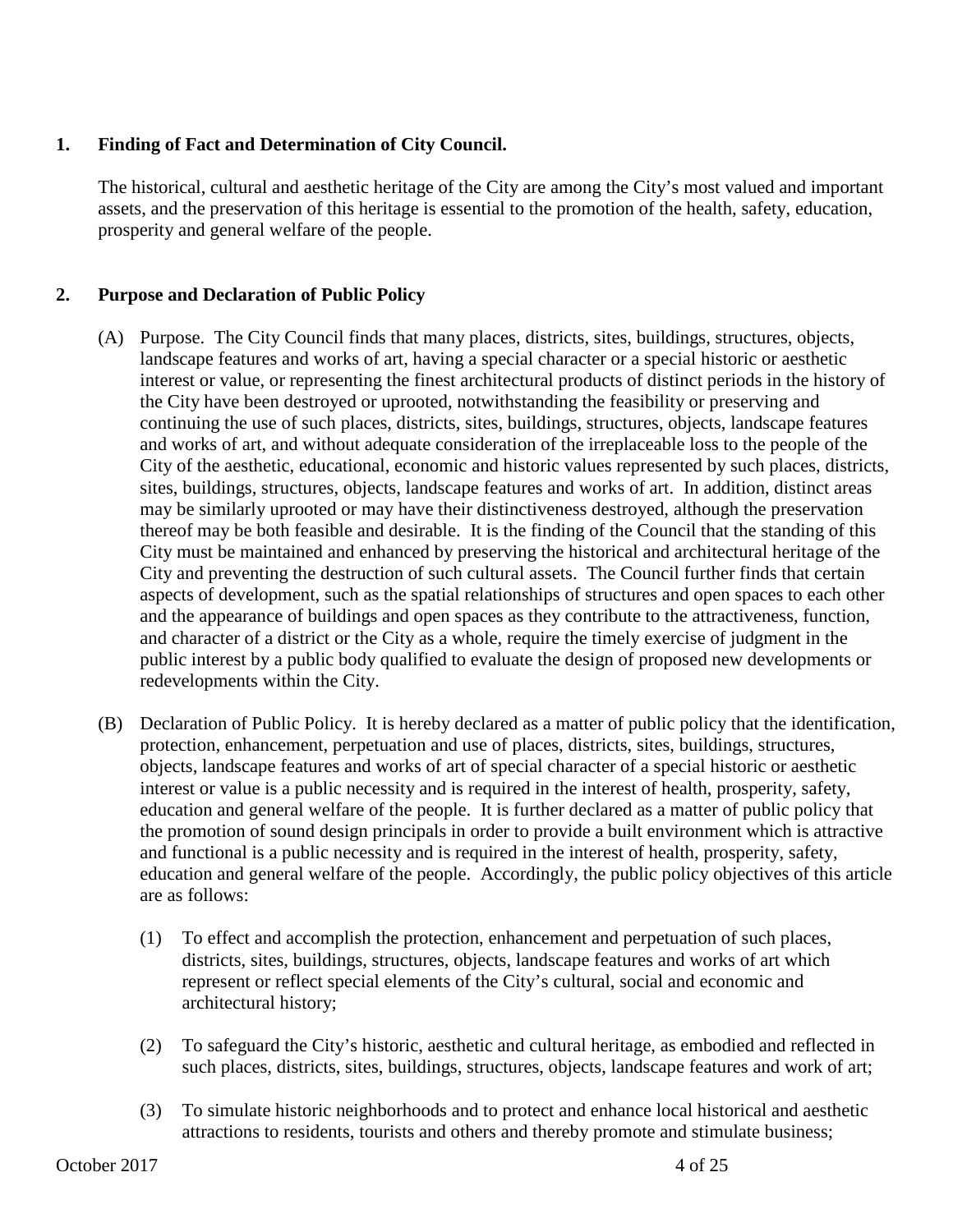- (4) To enhance the opportunities for federal or state tax benefits under relevant provisions of federal or state law;
- (5) To promote traffic safety and the general welfare of the public through the protection of the community property values, character and vistas of various City entrance corridors and the prevention of unnecessary clutter, congestion and poor definition of properties and development edges along routes of primary access leading into areas and sites of significant historical, cultural, educational, social and/or aesthetic value, and to ensure that any development or redevelopment is consistent with the goals of the comprehensive plan;
- (6) To improve the environment of the City and quality of life for the general welfare of all citizens of the City;
- (7) To protect and enhance the attractiveness of the City to home buyers, tourists, visitors and shoppers, and thereby support and promote business, commerce, industry and provide economic benefit to the City;
- (8) To foster and encourage preservation, restoration and rehabilitation of structures, areas, and neighborhoods and thereby prevent urban blight;
- (9) To encourage the concept of sustainability, use of energy efficient design and promote conservation of natural resources.

#### **3. Interpretation**

In addition to any restrictions imposed by the Ordinance, all buildings, structures, sites and areas and the property on which they are located shall remain and continue to be subject to all building, sign, zoning and other ordinances of the City. If any conflict arises between this Ordinance and regulations promulgated thereunder, the more restrictive shall control.

#### **4. Definitions**

The following definitions shall apply to this Ordinance unless specifically stated otherwise. Any words or phrases not defined below shall be given their common ordinary meaning unless the context clearly indicates otherwise.

*Accessory Structure.* A structure detached from a principal building on the same lot and customarily incidental and subordinate to the principal building or structure.

*Action.* Any decision made by the Board including approval, deferral or tabling.

*Adaptive Use.* The process of converting a building to a use other than that for which it was designed (i.e. changing a factory into housing). Such conversions are accomplished with varying alterations to the building.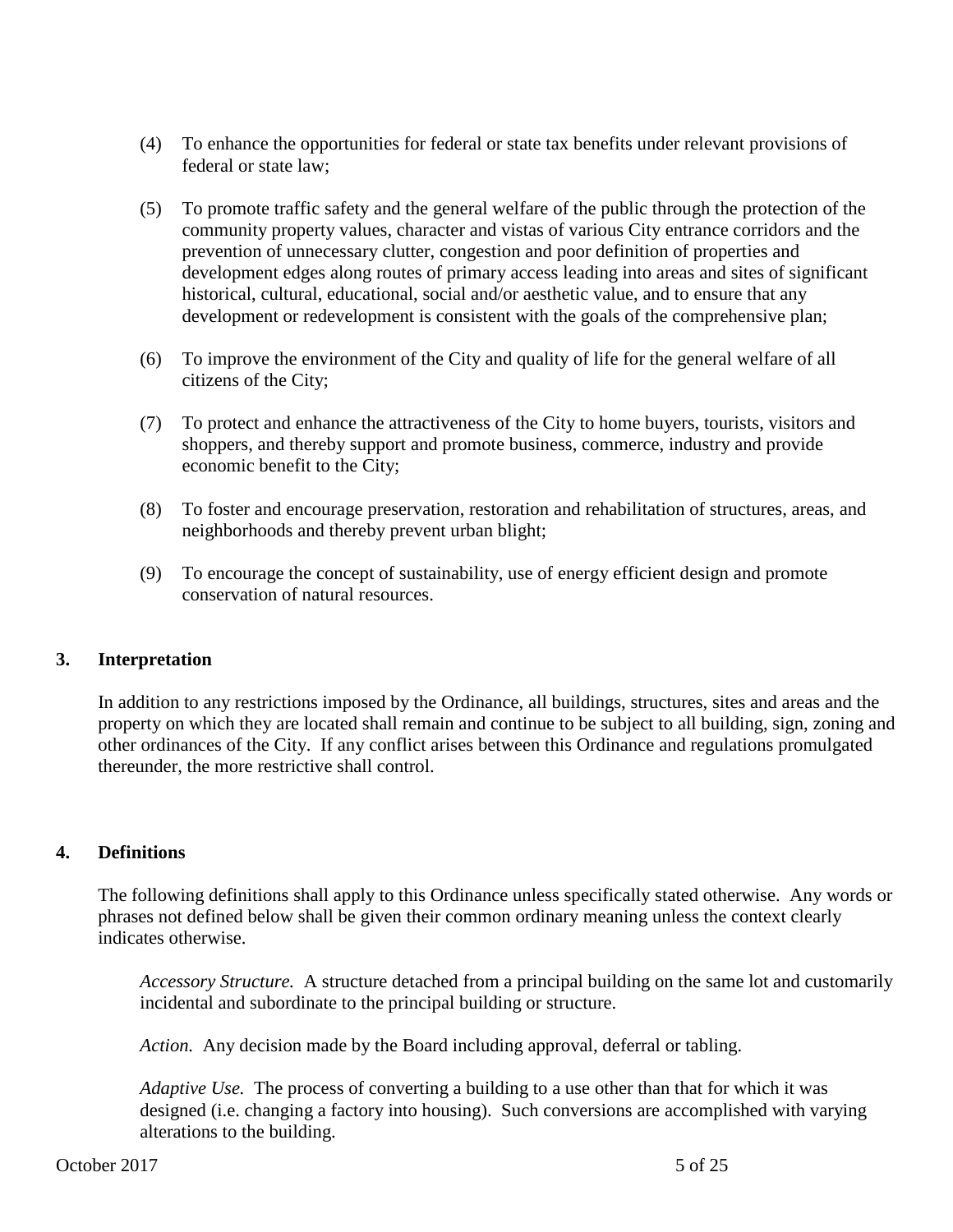*Alpharetta Highway (State Route 9) Corridor of Influence.* Any and all properties contiguous with or within the portion of the City along Alpharetta Highway or State Route 9, extending from Upper Hembree Road to the south, to Windward Parkway to the north.

*Alteration of Building.* Any change in the supporting members of a building (such as bearing walls, columns or girders); any change in the non-supporting interior walls of a building; any addition or reduction to the building; any change in use; or any relocation of a building from one location or position to another.

*Board.* The City of Alpharetta Design Review Board as established by the Unified Development Code and appointed by the Mayor and Council.

*Building.* A structure created to shelter any form of human activity, such as a house, barn, church, hotel, accessory building or similar structure.

*Canopy (or Marquee or Awning).* A permanent roof-like shelter or overhang extending from part or all of a building face and constructed of a durable material such as fabric, metal, glass or plastic.

*Certificate of Design Approval.* A document issued by the Design Review Board allowing an applicant to proceed with a proposed alteration, demolition, removal or new construction based upon a design review process and determination of the submitted proposal's suitability according to adopted criteria.

*City.* The City of Alpharetta, Georgia.

*Community Development Director.* The Director of the Community Development Department for the City of Alpharetta or their designee.

*Construction.* The act of erecting a new principal building or structure, and/or adding an accessory building or structure. The act of adding to an existing building, structure or other improvement.

*Corridors of Influence*. The roadways and transportation routes having the greatest visual impact within the City of Alpharetta and those roads which are considered to be "Gateways" into the City. The Corridors of Influence include: Alpharetta Highway or State Route 9 or Main Street (except those portions which are considered to be in the Downtown Overlay), Haynes Bridge Road, Mansell Road, North Point Parkway, Old Milton Parkway, Westside Parkway and Windward Parkway (from State Route 9 to Georgia 400).

*Demolition.* Any act or process that destroys in part or in whole any existing condition.

*Demolition by Neglect.* Neglect in any maintenance of any building or structure which results in its deterioration.

*Design Review.* The process of ascertaining whether modifications to a particular building, structure, site, area, district, landscape feature or any part thereof meets the standards of appropriateness (design guidelines) established by the Design Review Board.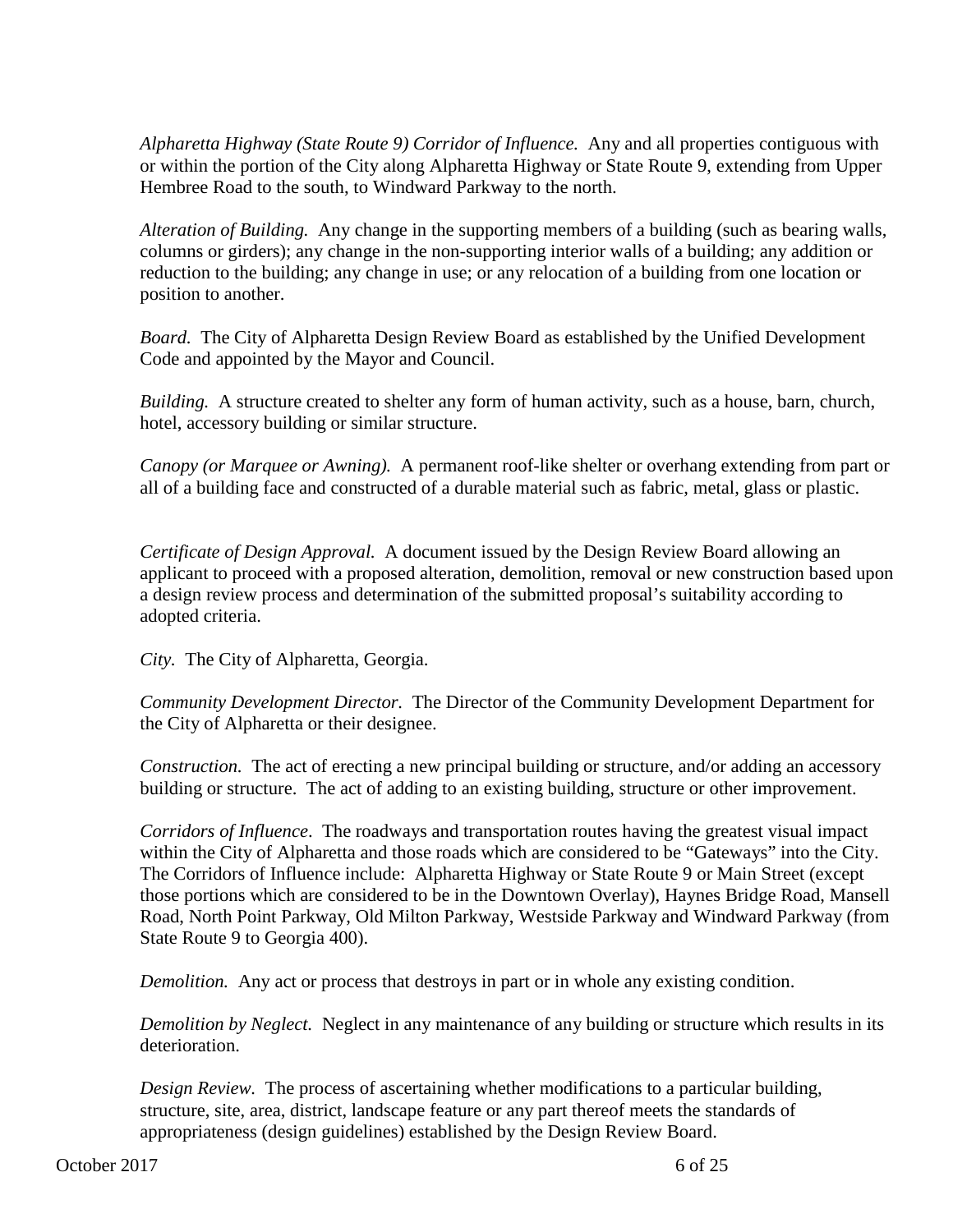*Design Standards, Guidelines or Criteria*. Adopted and written standard of appropriate activity that will preserve or enhance the historical, cultural, architectural, archeological, educational, social, aesthetic character, function and value of a particular resource, district or area of the City as a whole.

*Development Activity*. All new construction, modification, addition, alteration, moving, destruction or demolition which would affect the exterior appearance of any structure, building, land, site or other object, including, but not limited to the following:

- a) The demolition of any building, structure or object.
- b) The moving or relocation of any building, structure or object.
- c) Except housecleaning, any material work on the exterior appearance of existing buildings by additions, reconstruction, rehabilitation, alteration or any maintenance (including exterior color), or any exterior material changes.
- d) Any new construction of a principal building or accessory building or structure subject to view from a street or public way.
- e) Changes in existing walls, fences, steps, sidewalks, streets and paving or construction of new walls, fences, steps, sidewalks, streets and paving, if along street rights-of-way, public lanes or public alleys.
- f) The erection or display on any lot, building or structure of any sign, light, art work, mural, sculpture or other appurtenant feature.

*Director*. The Director of Community Development Department for the City of Alpharetta.

*District*. A geographically definable area, urban or rural, possessing a significant concentration, linkage, or continuity of buildings, structures, sites, spaces, or objects united by past events or aesthetically by plan or physical development.

*Downtown Overlay.* That portion of the City generally bounded by Canton Street to the north, Westside Parkway to the east, South Main Street to the south and Wills Road to the west. (See Map "A")

*Exterior Features.* The architectural style, design, general arrangement and components of all or any of the outer surfaces of an improvement, as distinguished from the interior surfaces enclosed by said exterior surfaces, including, but not limited to, the type, color and texture of the building materials and the type and style of all windows, doors, lights, signs and all other features appurtenant to such improvements.

*Facades.* The exterior face(s) of a building or structure exposed to public view.

*Foot Candles.* A unit of illuminance on a surface that is one foot from a uniform point source of light of one candle and equal to one lumen per square foot.

*Garden District.* That portion of Canton Street bounded by Church Street to the south and Hopewell Road to the north.

*Gazebo.* An accessory, open air structure not exceeding 300 square feet in size.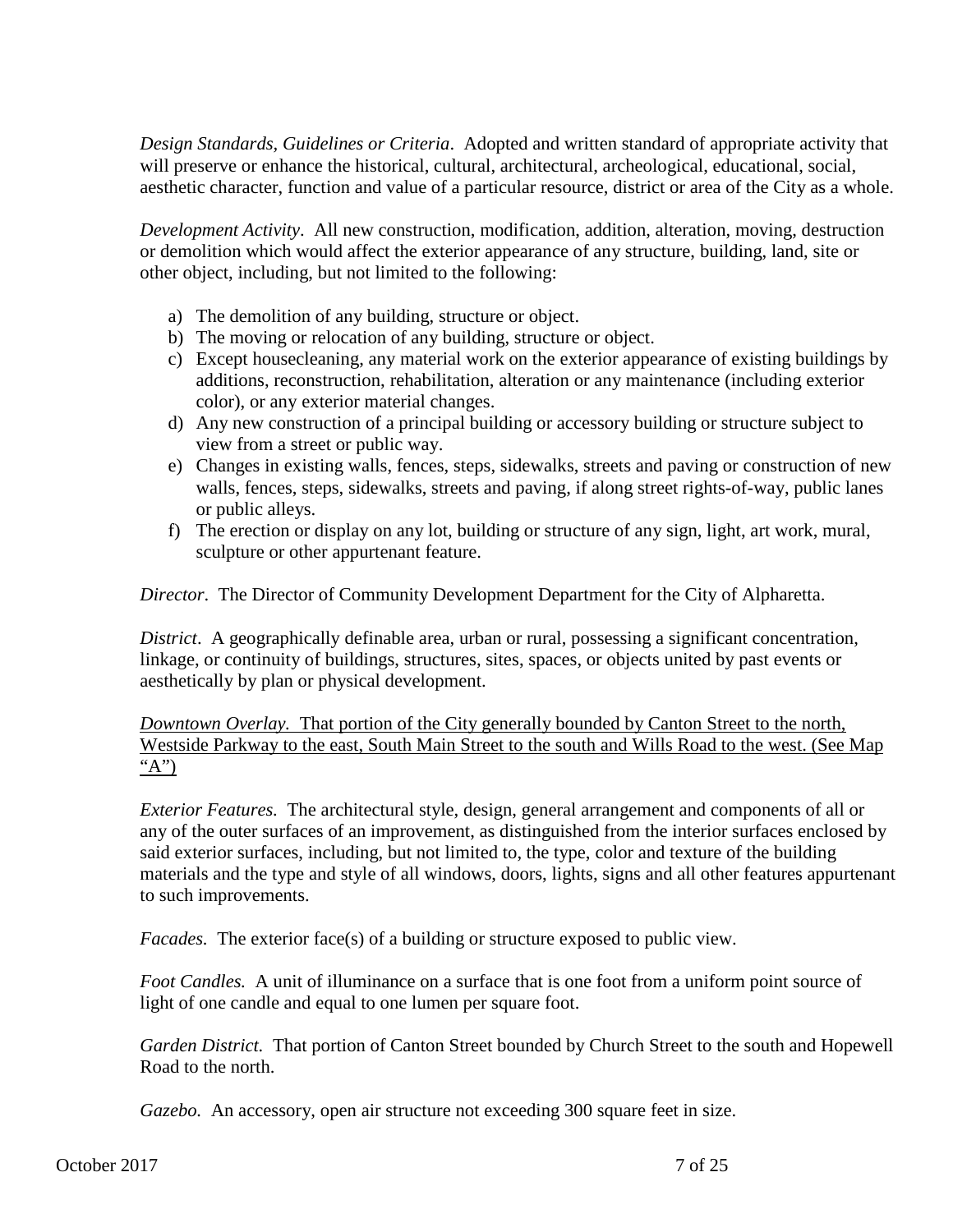*Haynes Bridge Road Corridor of Influence.* Any and all properties contiguous with or within the portion of the City along Haynes Bridge Road, extending from Academy Street to the north to Mansell Road to the south.

*Improvement.* Any building, structure, parking facility, fence, gate, wall, landscape feature, work of art or other object constituting a physical change of real property, or any part of such change.

*Interchange Districts.* All properties within 1000 feet of each interchange along Georgia 400. These districts include: Mansell Road Interchange District, Haynes Bridge Road Interchange District, Old Milton Parkway Interchange District and the Windward Parkway Interchange District.

*Island.* In parking lot and street design, built-up curbs (and in parking lots usually placed at the end of parking rows) as a guide to traffic and also used for landscaping, signage or lighting.

*Landscape Strip.* A portion of a lot required to be reserved for, installed with, and maintained with vegetation. Such a strip may or may not be required to be of a linear form.

*Mansell Road Corridor of Influence.* Any and all properties contiguous with or within the portion of the City along Mansell Road, extending from Haynes Bridge Road to the east to Warsaw Road to the west.

*Master Sign Plan.* A Master Sign Plan is a Plan that includes all types of signage on a specific property. It shall include colors, design, placement and mounting styles for each sign type.

*Mural.* Any piece of artwork painted directly on a wall, ceiling, or other permanent surface. If the artwork conveys a message about a product or service it shall be considered a sign.

*North Point Parkway Corridor of Influence.* Any and all properties contiguous with or within the portion of the City along North Point Parkway, extending from Kimball Bridge Road to the north to Mansell Road to the south.

*Object*. A material item of functional, aesthetic, cultural, historic or scientific value that may be, by nature or design, movable yet related to a specific setting or environment.

*Old Milton Parkway Corridor of Influence.* Any and all properties contiguous with or within the portion of the City along Old Milton Parkway, extending from Wills Road to the west, and to the eastern City Limits.

*Ordinary Repairs or Maintenance.* Work done to prevent deterioration of a building or any part thereof by restoring the building as nearly as practical to its condition prior to its deterioration, decay or damage.

*Owner.* The title owner and its agents or assignees.

*Parapet.* That portion of a wall which extends above the roof line.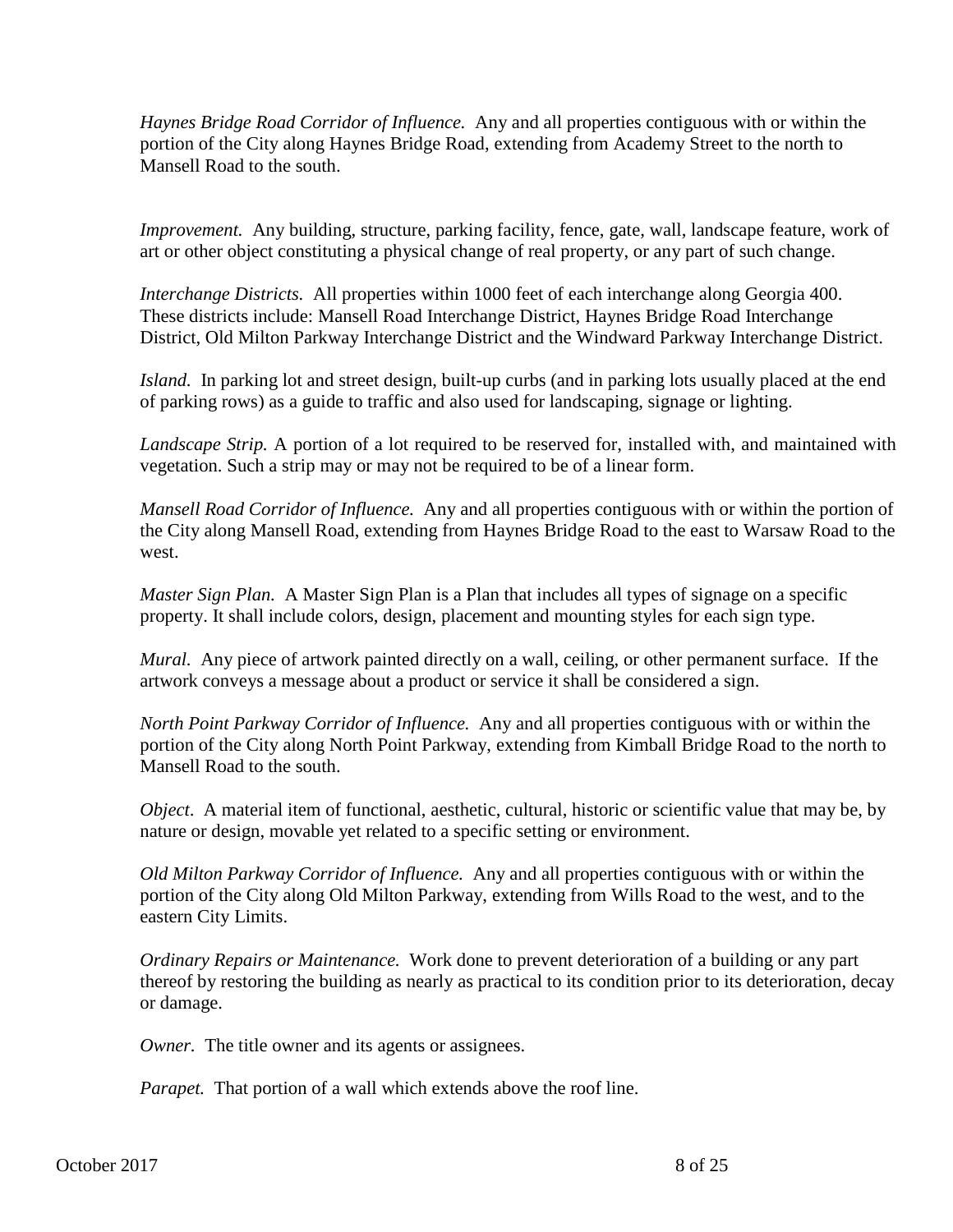*Preservation.* The act or process of applying measures to sustain, in the existing form, the integrity and material of a building or structure, and the existing form and vegetative cover of a site (i.e. saving from demolition or deterioration buildings, sites, structures and objects and providing for their continued use by means of restoration, rehabilitation or adaptive use).

*Principal Building.* The building or other structure within which is conducted for (or intended to be conducted) the principal use of the lot on which said building is situated.

*Reconstruction.* The act or process of reproducing by new construction the exact form and detail of a vanished building, structure or object or part thereof, as it appeared at a specific period of time.

*Rehabilitation.* The act or process of returning property to a state of utility through repair or alteration which makes possible an efficient contemporary use while preserving those portions of features of the property which are significant to the historical and architectural values.

*Restoration.* The act or process of accurately recovering the form and details of a property and its settings as it appeared at a particular period of time by means of the removal of the later work or by the replacement of earlier work.

*Roof Line.* The top edge of the roof or top of the parapet, whichever forms the dominant top line of the building silhouette.

*Sign.*

Any identification, description, illustration, device, fixture, structure, display or visual representation , which is visible from any public place and affixed to, or supported or suspended by, a stationary object, structure, building or the ground that uses any color, form, character, symbol, graphic, image, illumination, or writing to announce, direct attention to, identify, or advertise an object, idea, location, place, person, institution, organization, business, product, service, activity or event or to otherwise visually communicate information, ideas or messages of any kind to the public. "Sign" includes the sign face and sign structure.

*Sign Structure*. Any structure which supports, has supported or is designed to support a sign. A decorative cover is part of a sign structure.

*Site.* The location of a significant event or activity, or a building or a structure, whether standing, ruined, or vanished, where the location itself maintains special or unique value regardless of the value of the existing structure.

*Site Plan.* A plan accurately drawn to scale of a development project, depicting the buildings proposed to be placed on the property, related public and site improvements on the site, and additional information as required by this Ordinance or conditions of zoning approval, and other applicable ordinances.

*Solar Panel.* Two types of devices that collect energy from the sun: Solar photovoltaic modules use solar cells to convert light from the sun into electricity and Solar thermal collectors use the sun's energy to heat water or another fluid such as oil or antifreeze.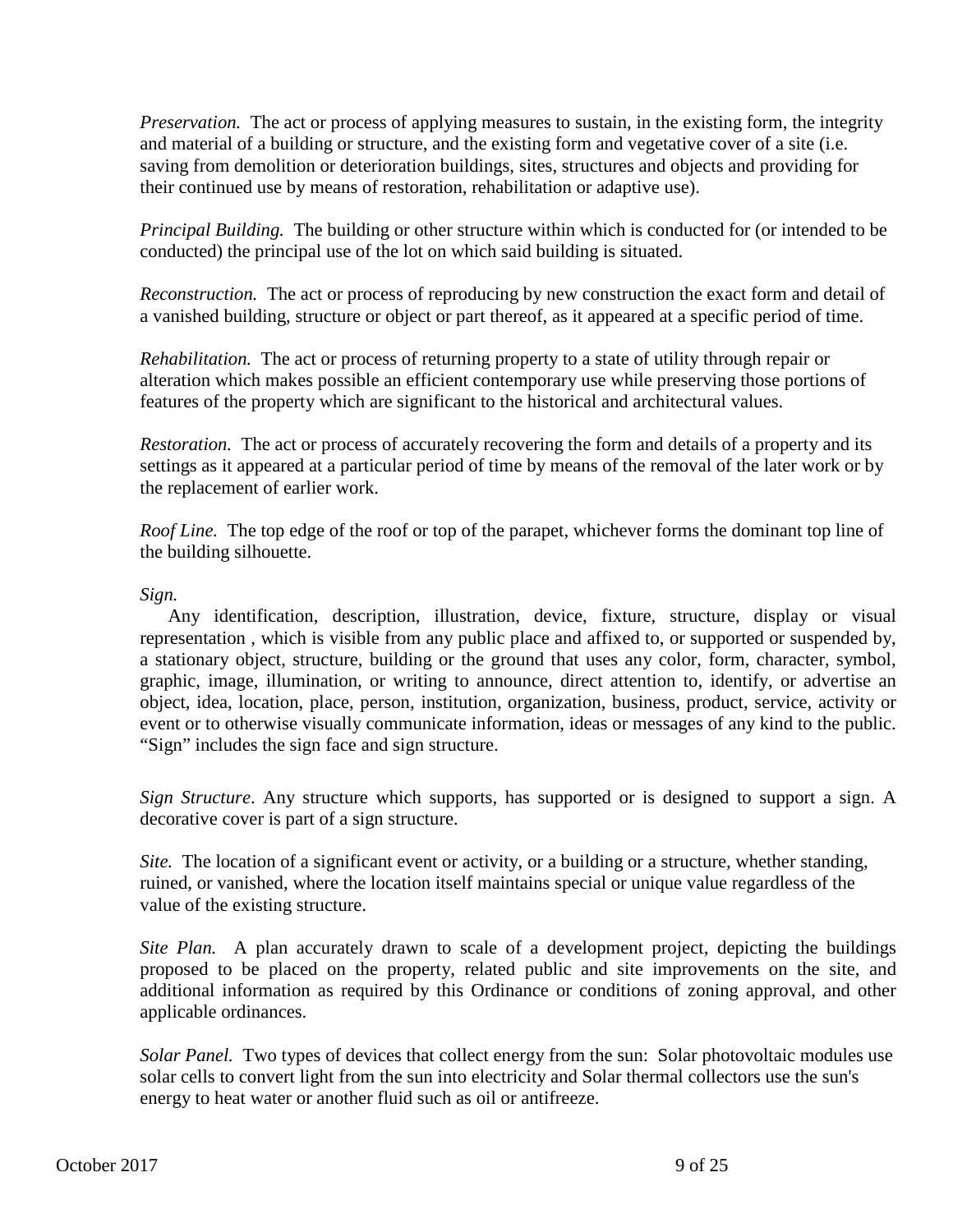*Structure.* A combination of materials to form a construction for use, occupancy or ornamentation which is fastened or attached to the ground.

*Style.* A type of architecture distinguished by special characters or features of a structure and ornament and often related in time; also a general quality of distinctive character.

*Westside Parkway Corridor of Influence.* Any and all properties contiguous with or within the portion of the City along Westside Parkway, extending from Sanctuary Parkway to the southwest to Windward Parkway to the north.

*Windward Parkway Corridor of Influence.* Any and all properties contiguous with or within the portion of the City along Windward Parkway, extending from State Route 9 to the west, to Georgia 400 to the east.

#### **5. Scope of Ordinance**

Except as to single-family detached residential buildings and structures and subject to the other provisions hereof, the restrictions imposed by this Ordinance shall apply to all buildings, structures, sites and areas and the property on which they are located-within the Downtown Overlay (as defined and depicted on Map "A" attached hereto and incorporated by reference), Corridors of Influence (as defined and depicted on Map "B" attached hereto and incorporated by reference), and Interchange Districts (as defined and depicted on Map "B" attached hereto and incorporated by reference), and to all projects or developments which otherwise expressly include or require, as a condition of zoning, conditional use or development approval or pursuant to any other law, ordinance, resolution, rule or regulation of the City, review by the Design Review Board or compliance with the design standards herein.

#### **6. Design Review Board**

(A) Establishment. A Design Review Board is hereby established. The Board shall consist of seven members and two alternate members. Members shall be appointed and shall serve in accordance with the City Boards and Commissions Ordinance. No member shall be employed by the City, hold public office in the City or be a member of another City board or commission. At least one member of the Board shall be a registered architect in the State of Georgia, in good standing.

#### (B) Proceedings.

(1) The Board shall elect a chairman and a vice chairman from its members during its first meeting in January of every year who shall serve for one year or until their successors are elected. A staff member of the Community Development Department shall serve as a non-voting secretary to the Board. Meetings of the Board shall be held at the call of the chairman and at such times as the Board may determine. All meetings of the Board shall be open to the public. A minimum of four (4) members of the Board shall constitute a quorum. Any act of the Board shall require a majority vote of the members at a meeting at which a quorum is present. The Board shall maintain minutes of its proceeding, including the results of all votes taken, and shall maintain records of its examinations and other official actions, all of which shall be filed in the office of Community Development Department as public record.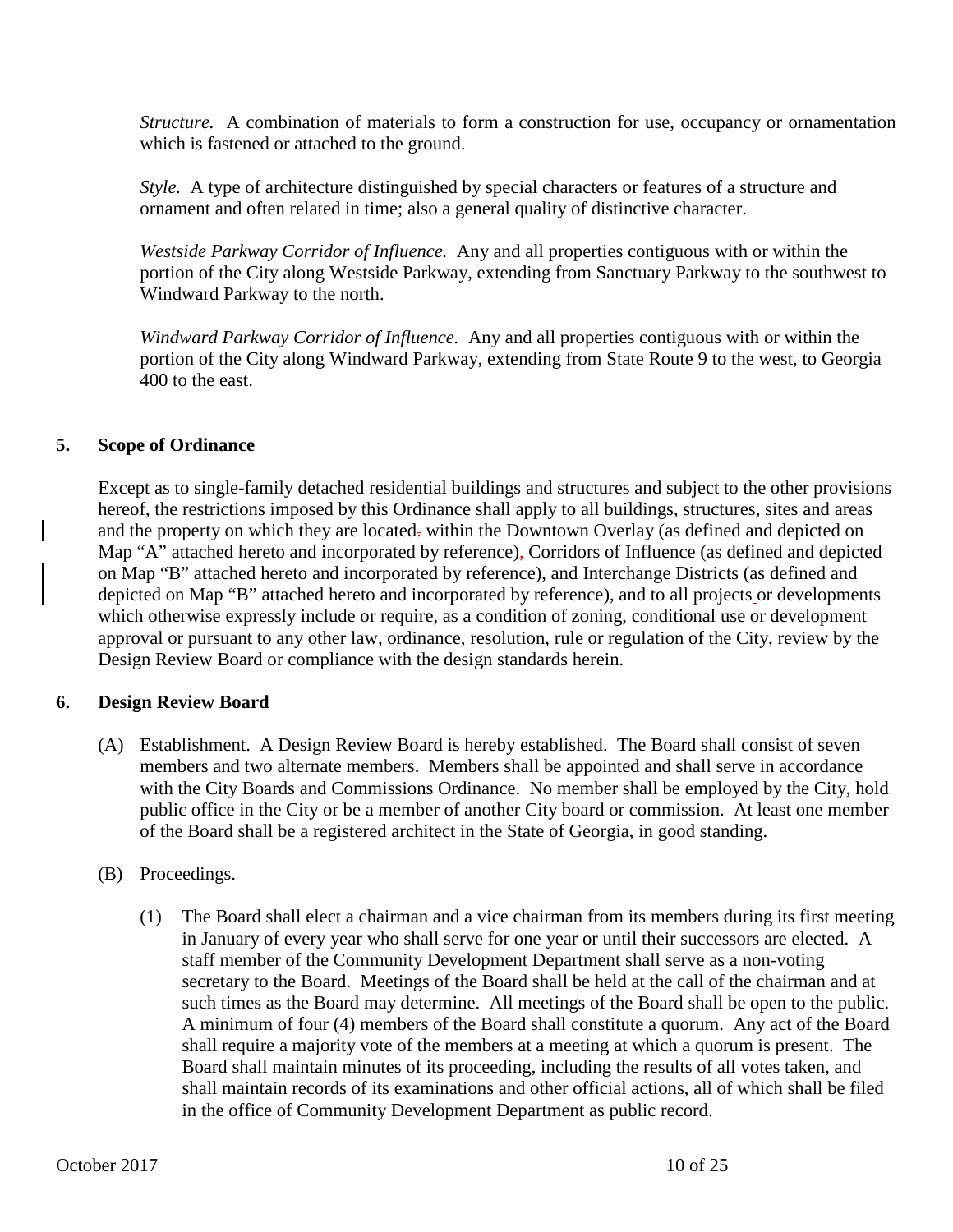- (2) Only Design Review Board Members present during the initial review of an item may participate in any subsequent reviews of the same items. An exception to this provision can be made in order to maintain a quorum.
- (3) If no action is taken by the Design Review Board within three (3) consecutive hearings, the applicant may request to be placed on the next available Board of Appeals agenda for further consideration and action.
- (C) Powers and Duties. The Board shall:
	- (1) Review applications for Certificate of Design Approval required in Section 7 for:
		- a) All exterior features of new construction.
		- b) All exterior features of construction, alteration, restoration, moving, demolition, or repair of an existing building(s) or improvements involving or resulting in a change in the existing structural composition or architectural design or character of such building(s) or improvement;
		- c) All proposed changes, improvements or proposals regarding site plan features such as landscaping, walls, walks, terraces, fences, signs, lights and shopping cart corrals, subject to the other provisions hereof.
		- d) All proposed screening of dumpsters, satellite antennas and dishes, solar panels, parking lots, roof top equipment and other mechanical and /or electrical equipment.
		- e) All proposed outdoor play yards and/or equipment, and outdoor patios with or without seating.
	- (2) Review for design approval all applications for signs within the Downtown Overlay and all master sign plans applications for developments located throughout the City. The Director will review for design approval all other applications for signs in the City, except for the Downtown Overlay. The Design Review Board shall hear and decide appeals of administrative decisions denying design approval of signs reviewed by the Director for compliance with the design standards set forth herein. Further, applications for signs that are otherwise subject to the design standards provided herein may be referred by the Director to the Design Review Board for design review, at the Director's discretion.
	- (3) Grant or deny applications for Certificates of Design Approval based upon a design review of the proposed development activity for compliance with design standards.
	- (4) The following shall not be subject to review by the Board:
		- a) Repainting of a structure to the same color that was previously approved by the Board.
		- b) The ordinary maintenance or repair of any exterior elements of any building or structure.
		- c) The construction, reconstruction, alteration or demolition of any such elements which the authorized City officers shall certify as required for public safety.
		- d) Single family detached residential structures.
		- e) Signs located outside the Downtown Overlay, unless design review is specifically referred to the Board by the Director or is performed in conjunction with the review of an application for a master sign plan.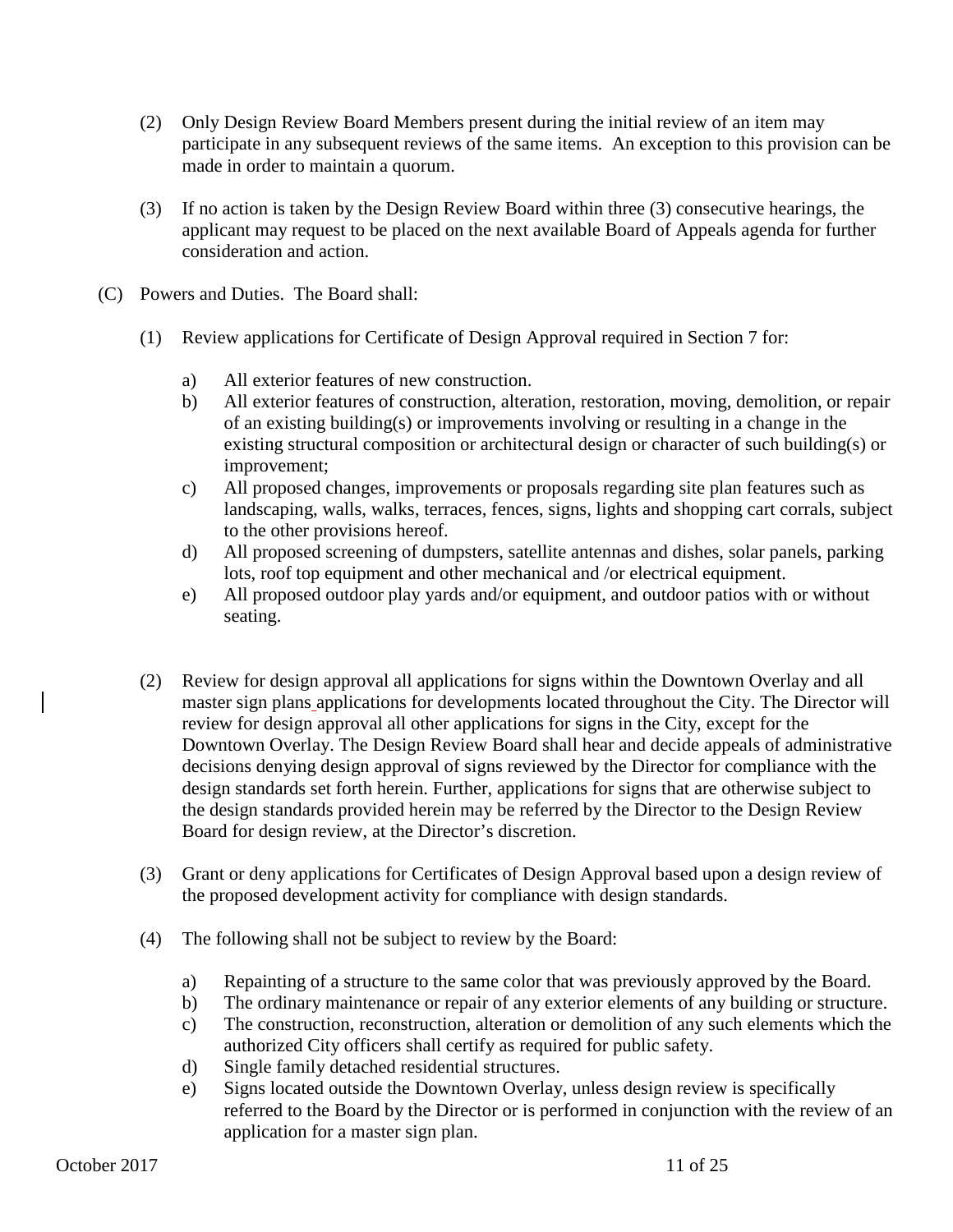- (5) Act in an advisory role to other City departments, boards and commissions.
- (6) Develop from time to time further design standards consistent with the purposes, intents and standards established in this Ordinance, and in accordance with Section 8.
- (7) Notwithstanding any other provisions of this Ordinance, the Design Review Board may delegate review responsibility for all non-residential areas not included within the Downtown Overlay, Corridors of Influence and the Interchange Districts to the Director. If the Director finds the plans in compliance, the Director's decision shall be final and a development or building permit shall be issued.

#### **7. Application**

- (A) When required: No person shall undertake development activity within any area of the City of Alpharetta subject to this Ordinance without first obtaining a Certificate of Design Approval from the Design Review Board in accordance with the provisions of this Ordinance. Such Certificate of Design Approval shall be a pre-condition to the issuance of any land disturbance, building or other permit.
- (B) Application for Certificate of Design Approval. Application for Certificate of Design Approval shall be made to the Community Development Department and shall be accompanied by site plans, detailed development plans, including relevant sketches, perspective or isometric drawings, written descriptions, affirmatively setting forth provisions for compliance with design standards. No application shall be deemed to be accepted by the Community Development Department unless and until all fees are paid and all information reasonably required by the Community Development Department is provided by the applicant.

No application will be heard until all items have been submitted. Submittal shall include, but not be limited to the following:

- (1) Site Plan Requirements:
	- a) The location of all proposed buildings and structures, accessory and main, indicating the number of stories and height.
	- b) The location and dimensions of proposed recreation areas, open spaces, outdoor seating areas and similar improvements.
	- c) Parking areas with parking spaces drawn, tabulated, and dimensioned. Designated number of parking spaces (including handicap) required by ordinance and provided by proposal.
	- d) Parking islands and/or raised landscape islands and cart corral locations.
	- e) The location of all drives. Minimum drive aisle width and direction of vehicular travel.
	- f) Curb cuts and adjacent and connecting roadways off premises.
	- g) Security gates showing swing path.
	- h) Sidewalks (both public and private).
	- i) Loading docks.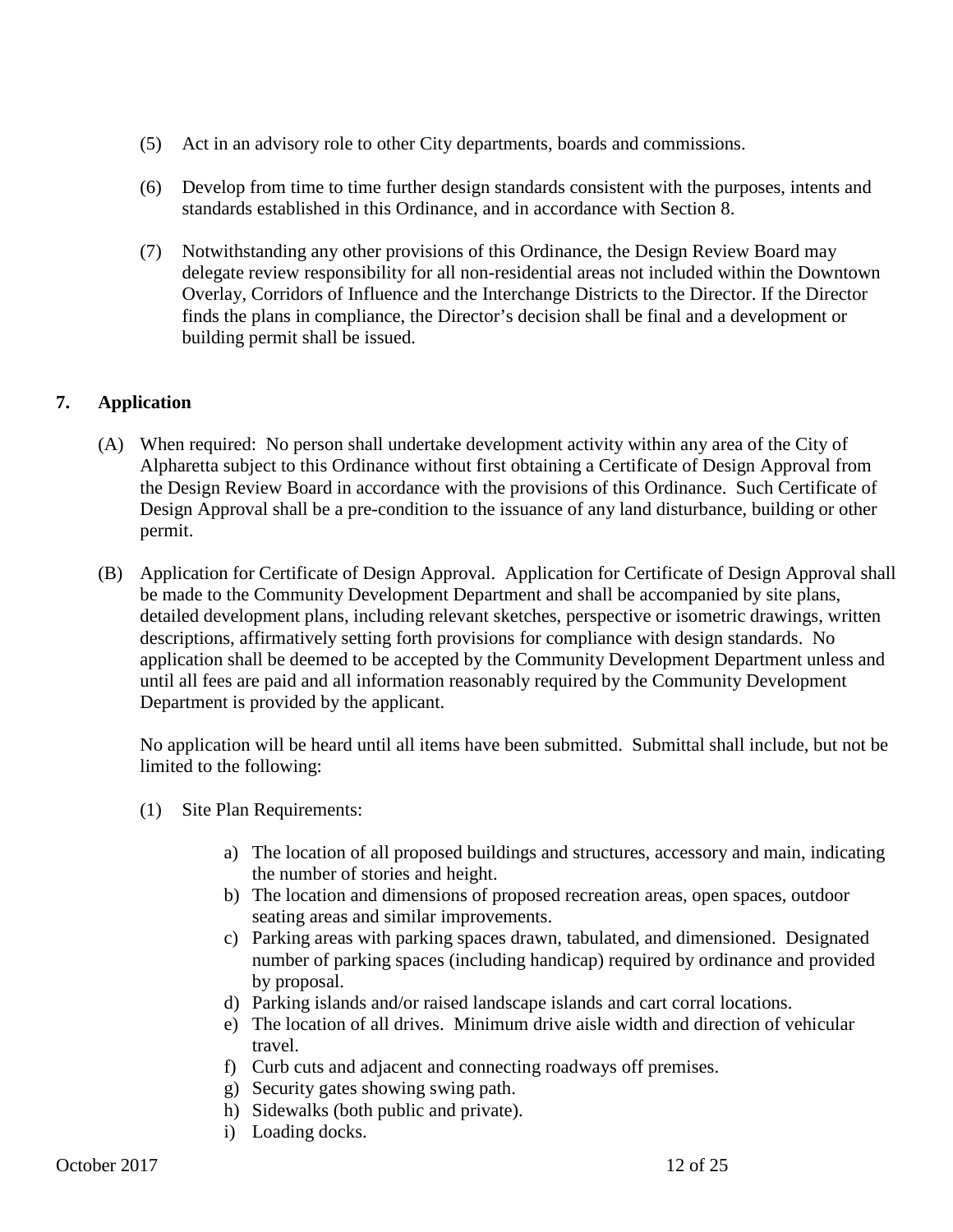- j) Detention ponds (underground/above ground). Screening to be depicted on landscape plan and/or site plan.
- k) Sites for solid waste/trash containers with screening per City of Alpharetta design standards.
- l) Show all easements clearly designating as proposed and type (utility, access, etc.).
- m) The location, height, type and material of all fences, walls, retaining walls and guardrails.
- n) Show diameter, location, drip lines and protection areas of all specimen trees whether retained or removed.
- o) Show all required buffers and setbacks, streams, water and flood plain areas.
- p) Such other information as is reasonably necessary to represent the character, nature and exactness of the proposed project being review by the Board.
- q) Such other information as is reasonably requested by the Community Development Department and/or the Board.
- (2) Site Lighting:

A photometric site lighting study certified by a professional to indicate all foot-candle levels extending to all property lines from the project.

(3) Site Line Study:

A site line drawing depicting several views from the public roadways to ensure all roof mounted equipment is concealed from public view.

(4) Landscape Submittal Requirements:

Provide landscape drawings prepared by a Landscape Architect (drawn to scale) indicating the locations of all landscape features including but not limited to size and type of all plant materials (including ground covers) and location of seasonal beds. An existing tree and landscape survey and assessment of the existing landscaping should be included in the submittal.

- (5) Exterior Elevation Submittal Requirements:
	- a) Provide photographs of the subject property in its current condition and photographs of all contiguous properties.
	- b) Provide dimensioned and colored exterior elevations (drawn to scale) of all facades of the building identifying and representing the locations and color of all proposed exterior materials. Include locations of all proposed building mounted light fixtures, equipment or other accessories. Enlarged details of portions of the building to help better understand the interaction of materials and colors are highly recommended.
	- c) Provide actual material and color samples of all proposed exterior materials. A color copy of such samples shall be included with the submittal (actual materials and color samples shall be brought to the design review meeting). Include cut sheets or other written and pictorial descriptions of all building mounted lighting or equipment.
	- d) Indicate the locations of all roof top mounted equipment.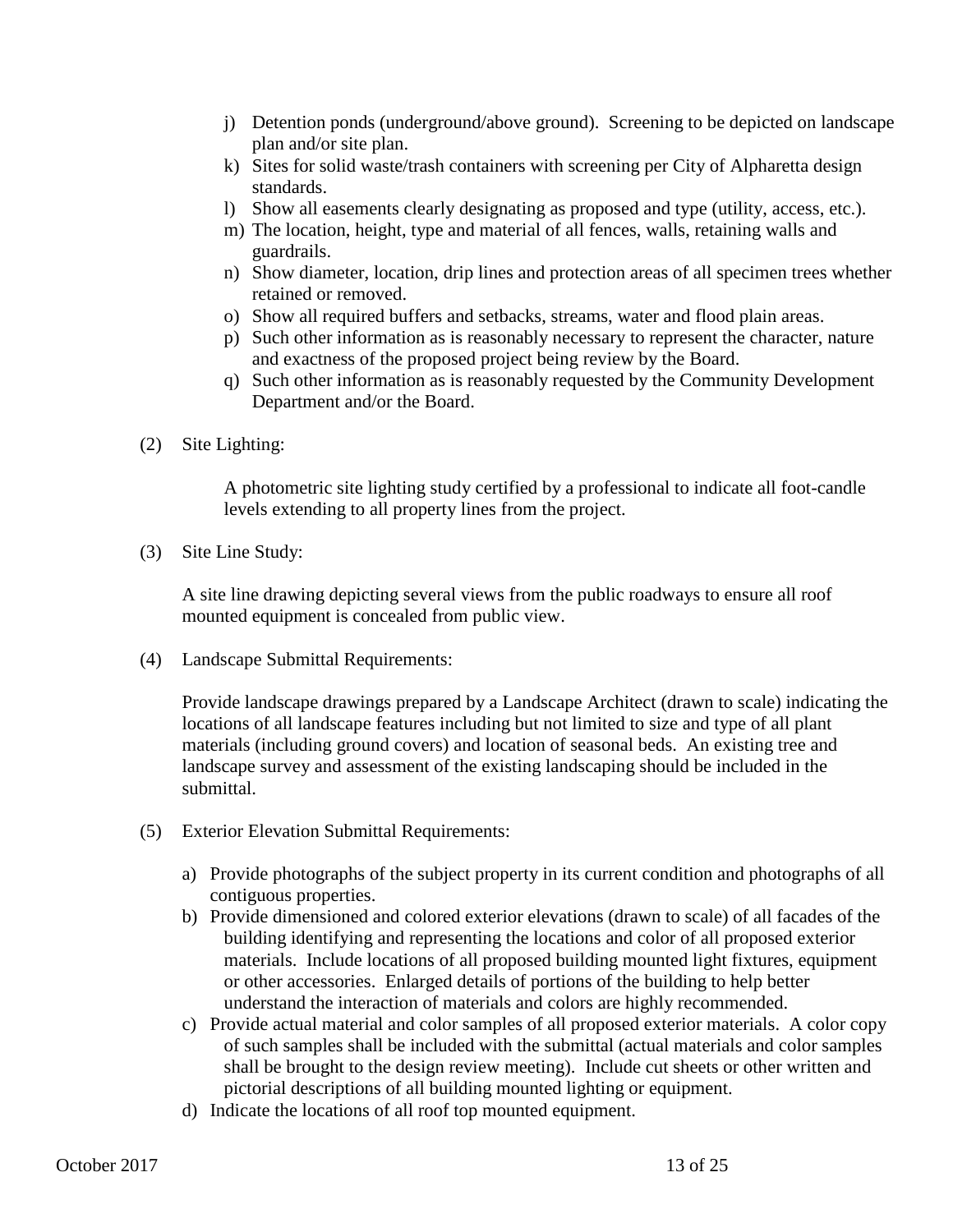- e) The use of perspective drawings, three-dimensional digital models or renderings to assist in depicting the exterior architecture of the building(s) is highly recommended.
- (6) Building and Monument Signage Requirements:
	- a) Provide dimensioned and colored exterior elevations (drawn to scale) indicating the locations and dimensions of all building mounted signs. Include actual color samples, lighting/illumination methods, materials and construction for each sign. Provide a calculation indicating the total area (square footage) of each building sign.
	- b) Provide a site plan (drawn to scale) indicating locations of ground mounted monument signs. Indicate required setbacks, adjacent ground cover and landscaping materials.
	- c) Provide dimensioned and colored elevations of ground mounted signs. Identify all proposed materials, provide actual material and color samples. Indicate lighting and illumination methods.
- (C) Action on Application.
	- (1) The application shall be delivered with the supporting information and materials to the Community Development Department and the Board for review and consideration.
	- (2) The Board shall act upon the application within thirty (30) days after the filing of an application with the Community Development Department containing all the information required in Section 7. The Board may extend the period for action fifteen (15) additional days for reasonable cause. The Community Development Department or the Board shall notify the applicant in advance of any decision to extend the period for action. The Community Development Department, Design Review Board and the applicant may also mutually extend the period for action.
	- (3) Unless extended, no action after forty-five (45) days shall deem the application as approved, and a Certificate of Design Approval shall be issued by the Community Development Department.
	- (4) If the application is approved, a Certificate of Design Approval shall be issued. In the event an application is not approved, denied or deferred for additional information by the Board, the Board shall provide the applicant a written denial, indicating the reason(s) for denial.
- (D) (1) Appeal to Design Review Board Decision. Appeal from the decision of the Board is by Writ of Certiorari to the Fulton County Superior Court and must be filed within thirty (30) days from the date of the decision by the Board.

#### **8. Design Standards**

(A) Visual Compatibility Factors. New construction and existing buildings, structures and appurtenances attached thereto which are moved, reconstructed, materially altered, repaired or repainted, including repainting the same color, should reflect the visual character of the surrounding areas and shall be visually compatible with buildings, and places to which they are visually related generally, in terms of the following factors: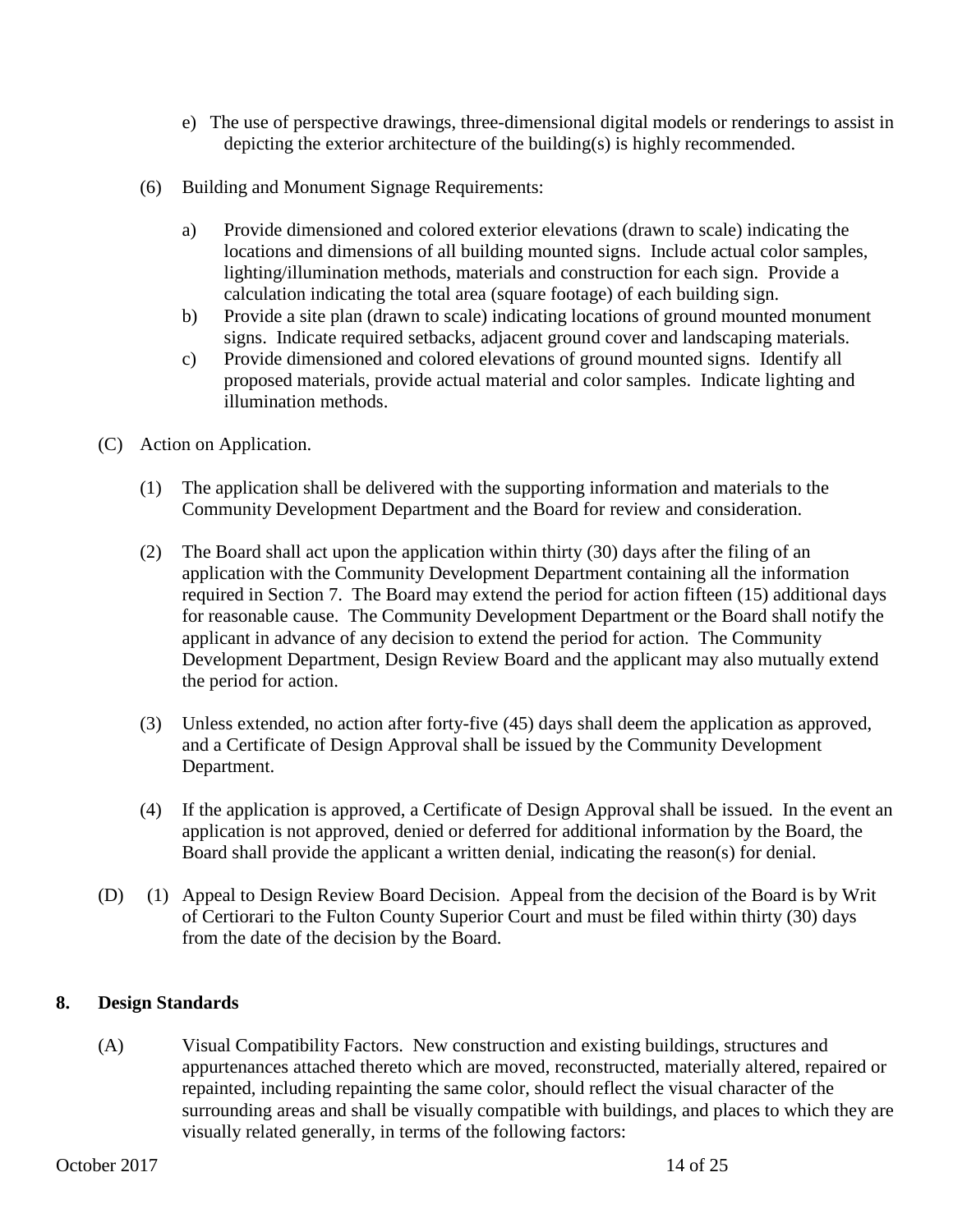- (1) *Height*. The height of the proposed building shall be visually compatible with and complement the adjacent buildings and structures.
- (2) *Scale.* The size of a building should be similar in height, width and depth to buildings, squares and places to which it is visually related, except in areas of redevelopment.
- (3) *Facades.* Buildings should follow an established solid-to-void ratio and are visually compatible with adjacent buildings. Windows and door openings (height and width) are to be visually compatible with adjacent buildings. Avoid openings exceeding the dimensions of adjacent buildings by more than 10%. Buildings must have finished front, side and rear elevations where there is visibility to those elevations. Respect and preserve the existing vernacular architecture and its elements.
- (4) *Rhythm of Spacing of Buildings on Streets*. The relationship of buildings to open spaces between the building and the adjoining buildings shall be visually compatible with buildings, and places to which it is visually related.
- (5) *Rhythm of Entrance and/or Porch Projections*. The relationship of entrances and porch projections to the sidewalks of a building shall be visually compatible with buildings, and places to which it is visually related.
- (6) *Materials, Texture and Color*. The compatibility of the materials, texture and colors for each facade of a building shall be visually compatible with buildings, and places to which it is visually related. Buildings and structures shall be visually compatible with adjacent buildings. Buildings adjacent to each other of conflicting architectural styles shall be separated by such means as screens and site breaks. The use of brick and stone for exterior facades of buildings is strongly recommended.
- (7) *Roof Configuration and Shape*. The roof configuration and shape of a building shall be visually compatible with the building(s) to which it is visually related.
- (8) *Continuity*. Appurtenances of a building such as walls, wrought iron, fences, evergreen landscape masses and building facades shall, if necessary, form cohesive walls of enclosure along a street, to ensure visual compatibility of the building to the buildings, and places to which they are visually related.
- (9) *Signs.* Signs shall be compatible with the buildings, and places to which it is visually related. Signs shall reflect the scale and character of its surroundings in size, type, face, graphics, lighting, square footage, style, material, color and related qualities to the building. Ground mounted signs in all Districts are to be monument style with materials and color(s) to match the parent building's materials. Unless otherwise specified in a Master Sign Plan, the sign structure, foundation shall be of brick, stone or of materials to match the principal material found in the principal structure(s) on the site. The Board encourages seasonal and evergreen plants be installed in planting beds surrounding the monument sign. All signs must be weatherproof and must be made of enduring materials so as not to become a hazard due to disrepair, damage or inclement weather. All letters or numbers shall be permanently affixed. Neon, fiber optics, and non-traditional illumination techniques are discouraged in lieu of LED or more environmentally friendly styles. Use of neon tubing, fiber optics or other nontraditional illumination techniques which are visible are prohibited, unless covered by a translucent material. All signs shall provide vertical relief with the use of characters, letters or numbers. Lighting should be limited and shall not be distractive to motorists or pedestrians, not distract from the architecture of the site and not spill onto adjacent property.

In General: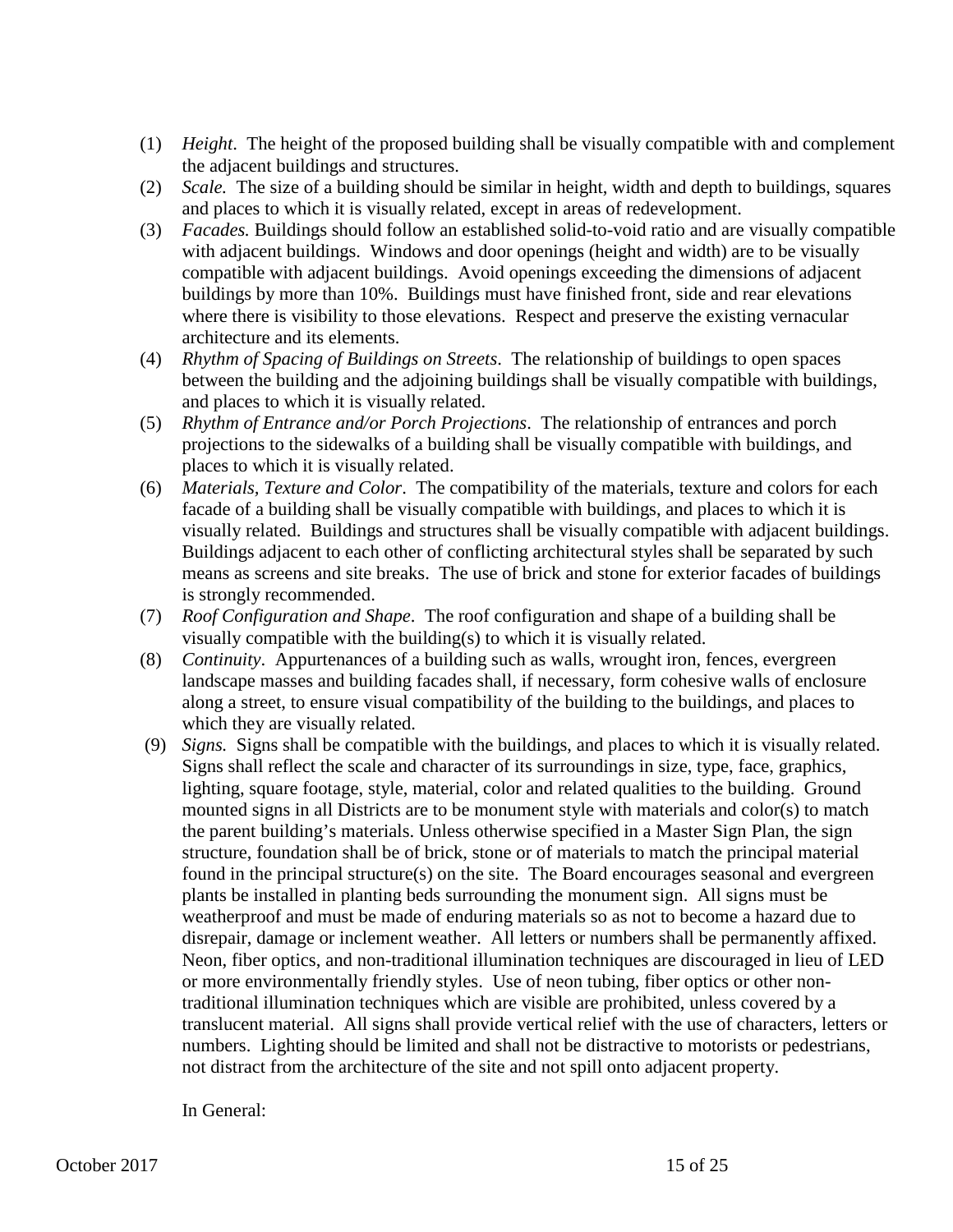- a) Individual signs should not use more than three (3) colors, plus a background color.
- b) Signage may also utilize white and/or black as predominant colors.
- c) Signage should not utilize more than one (1) color for the primary message copy, unless a second color is used to create a shadowing or outlining effect.
- d) For panel signs, the background color shall mean the panel itself.
- e) For channel letters, the background color shall mean the returns.
- f) If a portion of the building behind a wall sign is painted a different color than the remainder of the wall, then such portion of the wall shall be counted as background color.
- g) Trim colors shall be counted as background colors.
- (10) *Master Sign Plan.* For new construction or exterior remodel, of more than 50% of a building, a Master Sign Plan is required for all multi-building or multi-occupant commercial developments before any permanent signs for such development may be erected. All owners, tenants, subtenants and purchasers of individual units within the development shall comply with the approved Master Sign Plan. A Master Sign Plan should show the allocation of permitted wall sign space among proposed tenants and any general building sign or signs.

The Master Sign Plan shall consist of four (4) elements that shall govern all signs within the development:

- a) Location of wall and ground mounted signage
- b) Materials consisting of colors and materials to be used
- c) Size to indicate dimensions of the sign(s) and overall location and proportion to the building(s) elevation
- d) Illumination to include all lighting methods

A Master Sign Plan may be amended by filing a new master sign plan through the Sign application process.

The Master Sign Plan application may be filed only by the owner of the land affected by the proposed change, or an agent, lessee or contract purchaser specifically authorized by the owner. If a governing board for the property affected exists, then the governing board may provide written authorization for all landowners affected.

- (11) *Murals* Murals shall be appropriately scaled and visually compatible with the buildings on which they are placed. Not all buildings are appropriate for mural display and careful consideration shall be given to any mural proposed within the downtown historic district.
- (12) *Awnings* Awning signs shall be allowed provided that:

The maximum area of an awning sign shall not exceed ten percent (10%) of the total awning face front and side areas.

Awning signs may be illuminated only with direct surface lighting and not with any form of back lighting.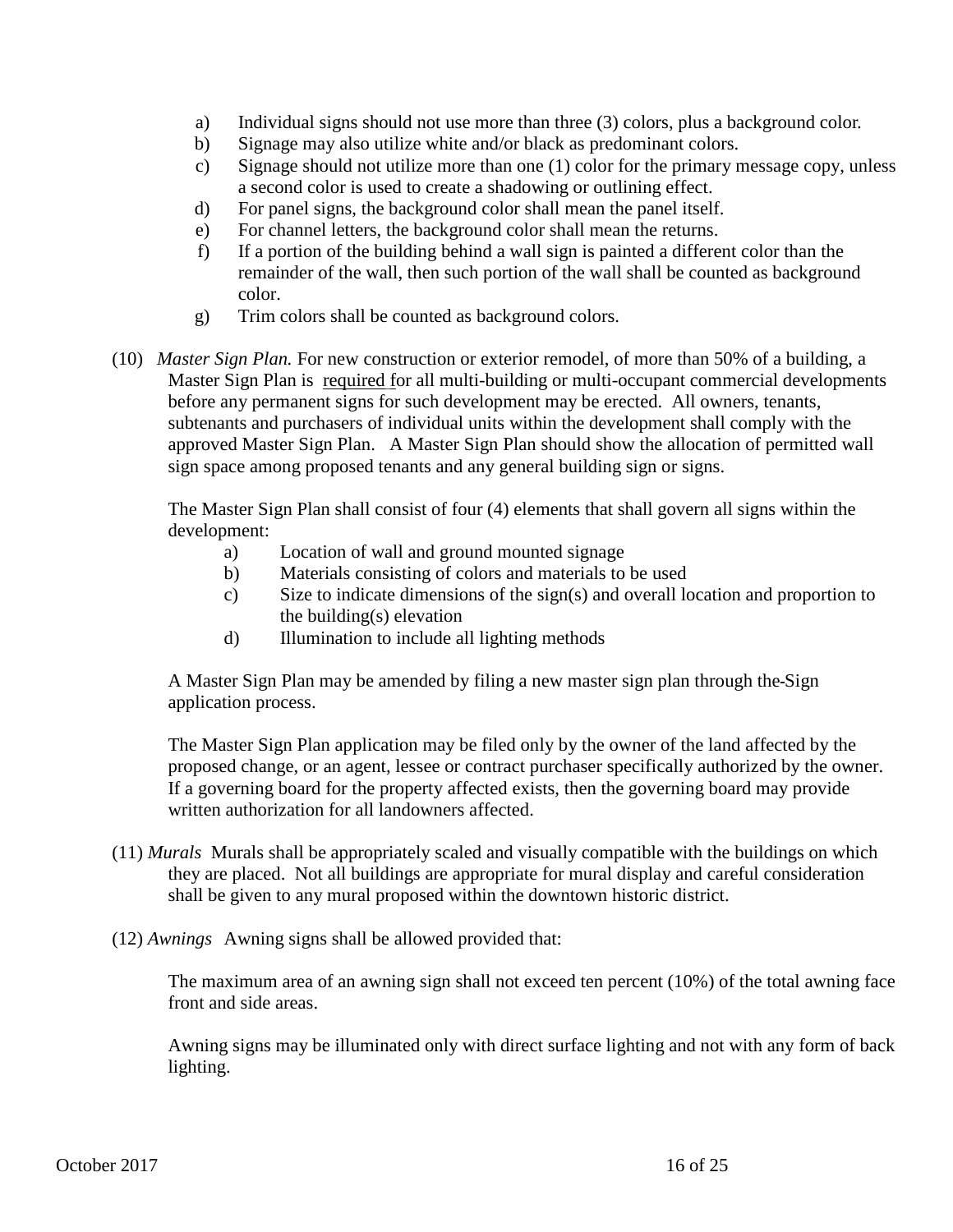(13) *Logos and Trademarks* Logos and trademarks may be included on signs without separate restriction, provided that such logos and trademarks are consistent with the approved color scheme shown on the Master Sign Plan.

#### (14) Display of Registered Trademarks

A federally registered trademark or service mark that is registered as a stylized/design mark in colors inconsistent with the applicable Master Sign Plan or the color limitations applicable to a single-occupancy property may nevertheless be displayed on a sign in its registered form and color(s), without regard to the color limitations otherwise applicable to the sign.

Placement on the sign shall be in accordance with any applicable provisions of the Master Sign Plan. This Ordinance does not specify where a logo must be placed on a sign;

- (15) *Solar Panels* Solar panels should be designed to be visually compatible with the architectural design of the primary structure.
- (16) Landscaping. Where existing topographic patterns contribute to beauty and utility of a development, they shall be preserved and developed. Landscape treatment shall be provided to enhance and complement architectural features, strengthen vistas and lines of site and provide shade. Vehicular areas shall be protected by appropriate curbs, tree guards, or other devices wherever possible. Where building sites limit planting, the placement of trees and shrubs in the parkways or paved areas is encouraged. Screening of service yards, exterior utilities (includes generators, cooling towers and condensers, etc.) refuse collection areas and other places which tend to be unsightly shall be accomplished by the use of walls, fencing, landscaping or any approved combination of these. Screening shall be effective in winter and summer seasons. Every effort shall be made to respect and preserve existing landforms, trees and other landscape elements. Shield vehicular parking areas, service areas and driveways from adjacent properties and public rights-of-ways through the use of effective screening mechanisms such as: Landscaped earthen berms; lowering the parking level grade below sight lines from public right-of-ways and by the use of evergreen screen landscaping. Plant materials are encouraged to be indigenous or naturalizing but not of exotic origin to this region and climate. Care should be taken in selection of plant materials that do not require excessive irrigation or maintenance. Scale and proportion of the building should be considered.. Landscaping should be utilized to complement and soften the architecture of buildings, structures and monument signs and soften or screen views of parking areas from public rights-of-ways. Equal attention shall be given to landscaping along the sides and rear of buildings as well as the front elevation.

The following minimum requirements must be met:

a) Provide decorative landscaping near building entrances or patios (planting beds, large pots, etc.) Large (scale appropriate) stained concrete, Glass Fiber Reinforced Concrete (GFRC) or durable pottery pots (no plastic) should be used that complement the building architecture.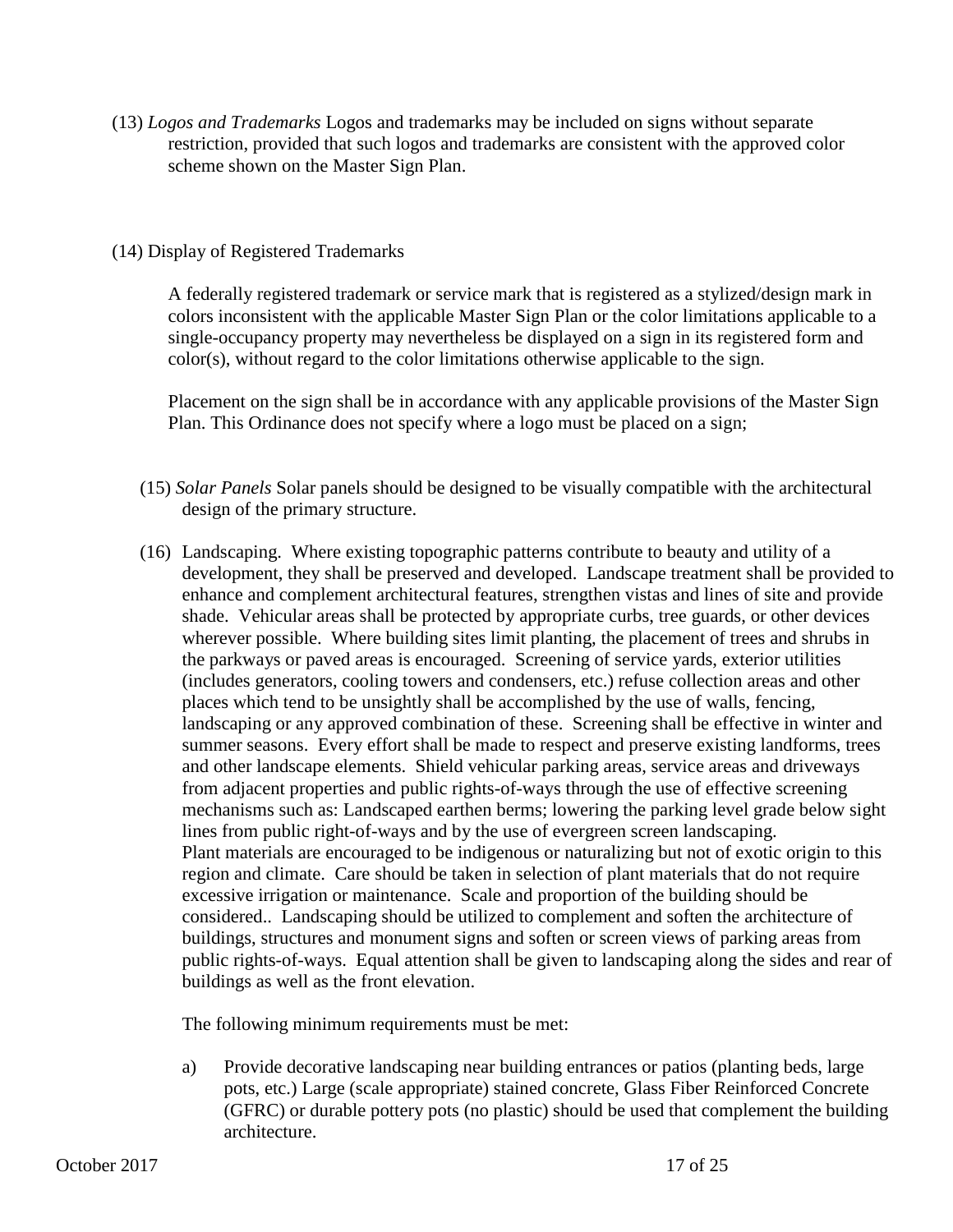- b) Monument signs should not displace required landscaping.
- c) Screen dumpster and recycling bins with masonry wall to match the building and opaque metal gates and evergreen plantings. See Standard Plan 700.
- d) Parking areas should be demarcated from pedestrian connections with pavers, stamped concrete or other material that differentiates the pedestrian walkway.
- e) Provide paved pedestrian connection from public sidewalk(s) to the site interior (may not lessen required planting square footage within a required tree island).
- f) All sites should include a minimum of one bicycle rack, one pedestrian bench and one trash receptacle (of approved color and style)
- g) All landscaped areas should be maintained by the use of automatic irrigation systems or as approved by the Community Development Department. Automatic irrigation systems shall comply with the Water Conservation Ordinance.
- h) Seasonal annual beds shall be maintained and watered as needed during the growing season. This includes weeding, fertilization, dead-heading and removal/replacement of dead plants.
- (17) Streetscape Guidelines

#### Old Milton Parkway

'Brookside Area' tree placement: Shade trees such as Willow Oak, Nuttall Oak, American Elm, etc. spaced 50 feet on center. Alternate with groupings of understory trees and accent shrubs. Flowering or variegated leaf color is encouraged. Granville lights to be located 80 feet on center – color to meet City Standard

Benches to be placed at the rate of one unit every 100 linear feet.

Medians: Groupings of understory flowering trees and accent shrubs with ends of beds to be planted with dwarf lemon yellow daylilies or similar. Alternate with blocks of evergreen trees such as Holly (Savannah, Foster, or Nellie Stevens) staggered at eight (8) feet on center and ends of bed to be planted with Knockout roses or similar. Planting shall allow for a minimum visual clearance of 24 feet at the end of each median which shall be planted with dwarf daylilies or other ground cover. Median widths of less than 2 feet shall be brick pavers (no plants).

#### North Main Street

Shade trees such as Hybrid Red Maple, Asian Elm, American or European Hornbeam, etc. spaced 50 feet on center. Alternate with groupings of understory trees and accent shrubs. Flowering or variegated leaf color is encouraged. Granville lights to be located 50 feet on center – color to meet City Standard.

Benches to be placed at the rate of one unit every 150 linear feet.

Medians: Groupings of understory trees under planted with Knockout Roses or similar. Flowering or variegated leaf color is encouraged. Alternate with blocks of evergreen tree such as Nellie Stevens Holly staggered at eight (8) feet on center and ends of bed to be planted with low ornamental shrubs. Plantings shall allow for a minimum visual clearance of 24 feet at the end of each median which shall be planted with dwarf daylilies or other ground cover. Median widths of less than 2 feet shall consist of brick pavers (no plants).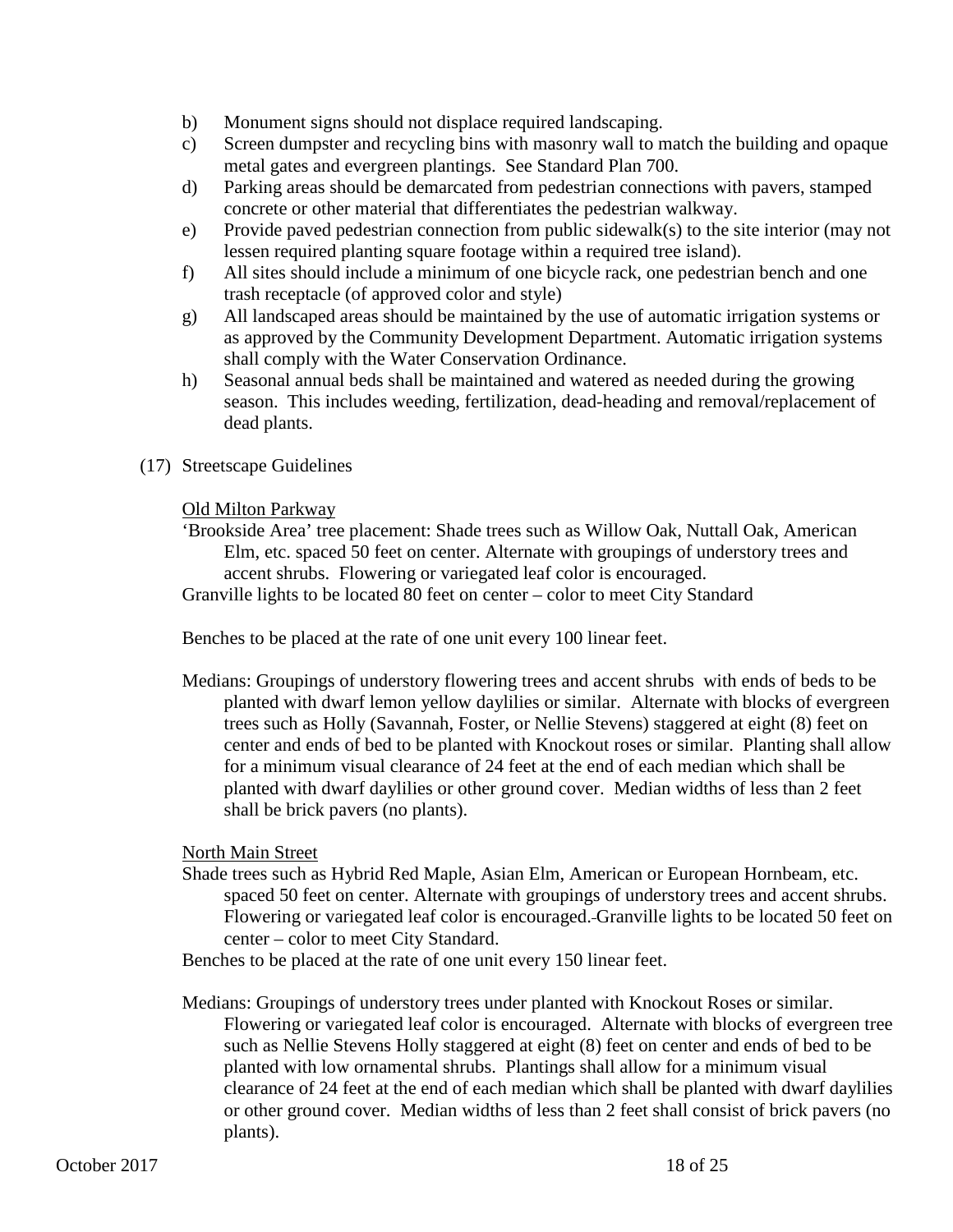Downtown Overlay – Comply with the Alpharetta Downtown Code and Alpharetta Downtown Design Guidelines.

- (18) Building, Structure and Sign Material Colors.
	- a) Building Color Palettes: The use of muted, subdued or earth tone colors are encouraged while the use of novelty and primary colors are strongly discouraged and are to be avoided. It is the intent of these Guidelines to establish timelessness in the color schemes incorporated in the building design and project design. Colors are intended to enhance the architecture of the project, not to attract attention to specific features or elements such as roof or parapet lines and signs. Building colors for the Downtown Overlay are to be derived from the "Historic" or "Williamsburg" collections or palette by Benjamin Moore, the "Timeless or Historic" colors from Sherwin – Williams, or the "Restoration Hardware" paint palette or equivalent. Equivalent colors matching the above named manufacturers are acceptable.
	- b) Deviation from the approved colors may be considered by the Board where appropriate or as part of accented design elements. In general, a project should use no more than three (3) of the approved colors.
- (19) The following elements are strongly discouraged in all Districts, Overlays and Corridors of Influence:
	- a) Visually obtrusive Storm Water Detention or Retention areas. Care should be taken to locate storm water detention or retention areas in the least conspicuous areas of the project site or design them as a water feature. Additional care should be taken to mitigate the visual intrusion of detention or retention through the use of heavy landscaping or concealing these areas underground. Utilization of the retention or detention pond as an attractive site feature is the preferred alternative.
	- b) Visible Roof mounted equipment on Buildings. Roof mounted heating and air cooling units, exhaust hoods and fans, vent piping, satellite dishes, antennae and other roof appurtenances on the roof of a building are prohibited from being viewed from the ground by the general public and must be permanently screened. Any exterior ventilated HVAC units shall be internally drained (i.e. condensate lines).
	- c) Visible Dumpsters and Recycling bins or Containers. Dumpsters, Refuse containers and recycling bins are required to be screened from public view with building materials that match the parent building and their location on the project site is to be as inconspicuous as possible. Enclosure doors are to be constructed of steel or other durable materials that can be easily maintained and their color coordinated with the parent building.
	- d) Excessive Site and Building Lighting. Site and building lighting should be minimal with lighting standards and levels being at the discretion of the Board. Site lighting should not distract motorists or pedestrians traversing on or near the project site. Building lighting should not distract from the overall architecture of the building but should complement the building. Site or building lighting should not "spill over" onto adjacent properties and should be directed specifically at the building in order to limit lighting of the night sky. However, site and building lighting is encouraged to provide a sense of security.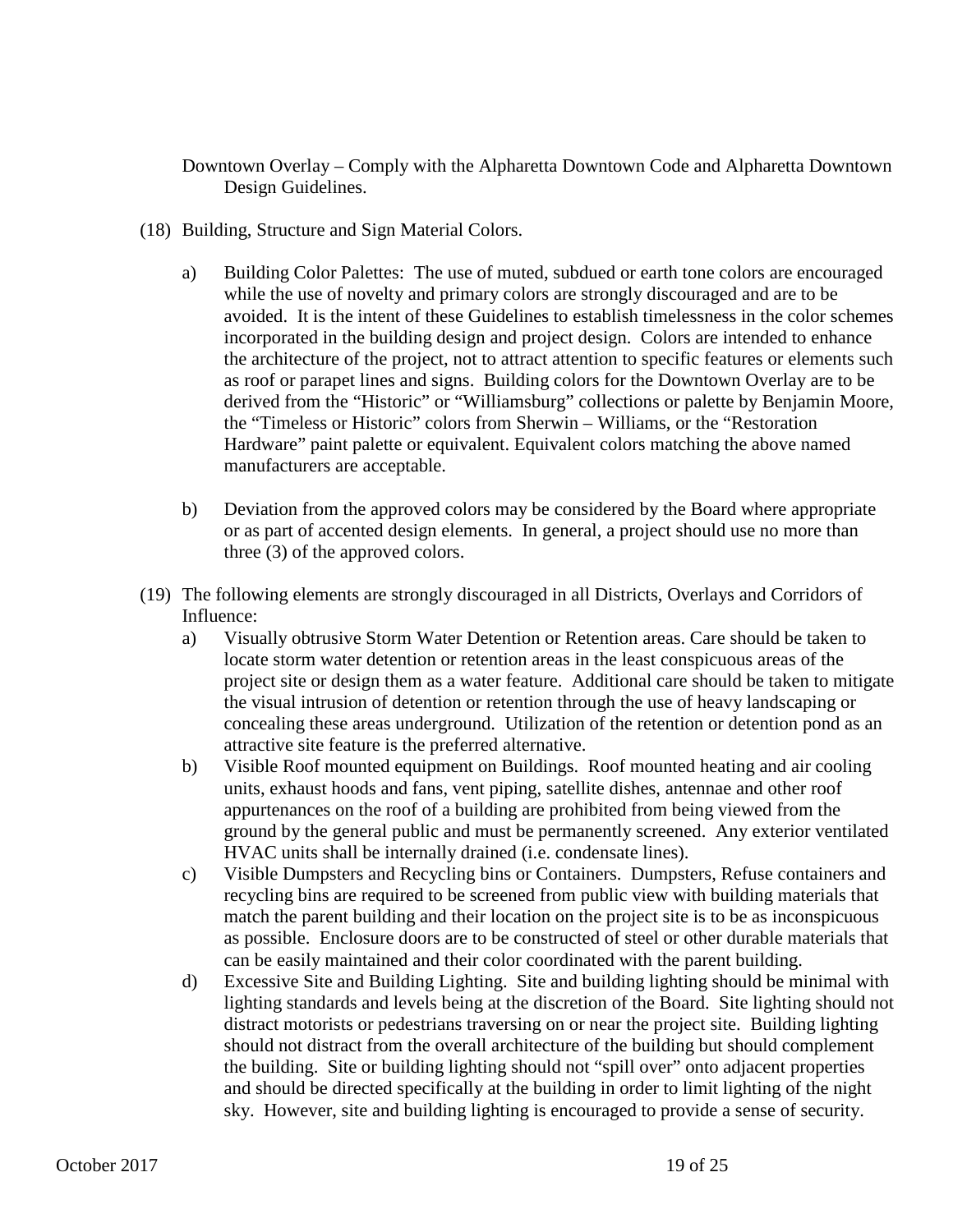- e) Improper Landscape design and lack of creativity. Attractive, complimentary landscape is encouraged throughout the site using a mix of evergreen foundation plants, colorful accent plants and groundcovers. Untested non-naturalizing or non-indigenous species of plants are strongly discouraged. Trees should be of larger caliper and size to create a pleasant and immediate impact upon installation. Shrubs should be of the largest container size possible
- f) Removal of existing trees important to the character of the site. Large and significant trees should be protected where possible through the use of creative design solutions and man-made protection devices, such as tree wells, aeration systems, etc.
- g) Discouraged architectural elements. Mansard roofs; wooden shakes and shingles; drivethrough windows that become a primary visual focus; plastic elements; inappropriate ornate architectural elements (such as elements depicting animals); metal buildings; and mobile units.
- h) Use of neon, fiber optic, and non-traditional illumination techniques is strongly discouraged. Use of neon tubing or other non-traditional illumination techniques which are visible are prohibited, unless covered by translucent material.
- i) Excessive use of building materials. In general, building materials should be limited to three types. Buildings incorporating too many different material types look busy and disjointed. Visual continuity should be considered by balancing building materials within the architectural elevations.
- j) Thematic architecture. Building styles that are overly theatrical in character or are designed to represent specific objects are strongly discouraged. Materials used to create theatrical design such as driftwood, netting, corrugated metal and mirrors are strongly discouraged.
- k) Excessive use of retaining walls. Use of retaining walls is discouraged. However, where required due to site conditions and grading considerations, care should be taken to mitigate their visual obtrusiveness. Finished materials must match the parent building or structure. Modular block walls are only allowed in non-visible areas of the site.
- l) Visually obtrusive parking structures or other accessory buildings. Parking structures must provide architectural details and materials to mitigate their visual obtrusiveness on all exterior elevations. Materials and colors must match those of the parent building. Should no parent building be adjacent, then the parking structure should be visually compatible with other adjacent structures. All surface and storm water shall be internally drained. Evergreen landscape trees and shrubs shall be incorporated to aid in screening the structure or building.
- m) Use of plastic materials and primary colored accessory structures. Accessory structures such as playgrounds must not be visible from public right-of-ways. Plastic materials and primary colors are to be avoided.
- n) Murals. Murals shall be appropriately scaled and visually compatible with the buildings on which they are placed. Not all buildings are appropriate for mural display and careful consideration shall be given to any mural proposed within the downtown historic district. Murals shall not include advertising or be commercial in nature.
- (B) General Design Standards. The Board will also consider the following general design standards when reviewing applications for Certificate of Design Approval:
	- (1) For new buildings and additions to existing buildings: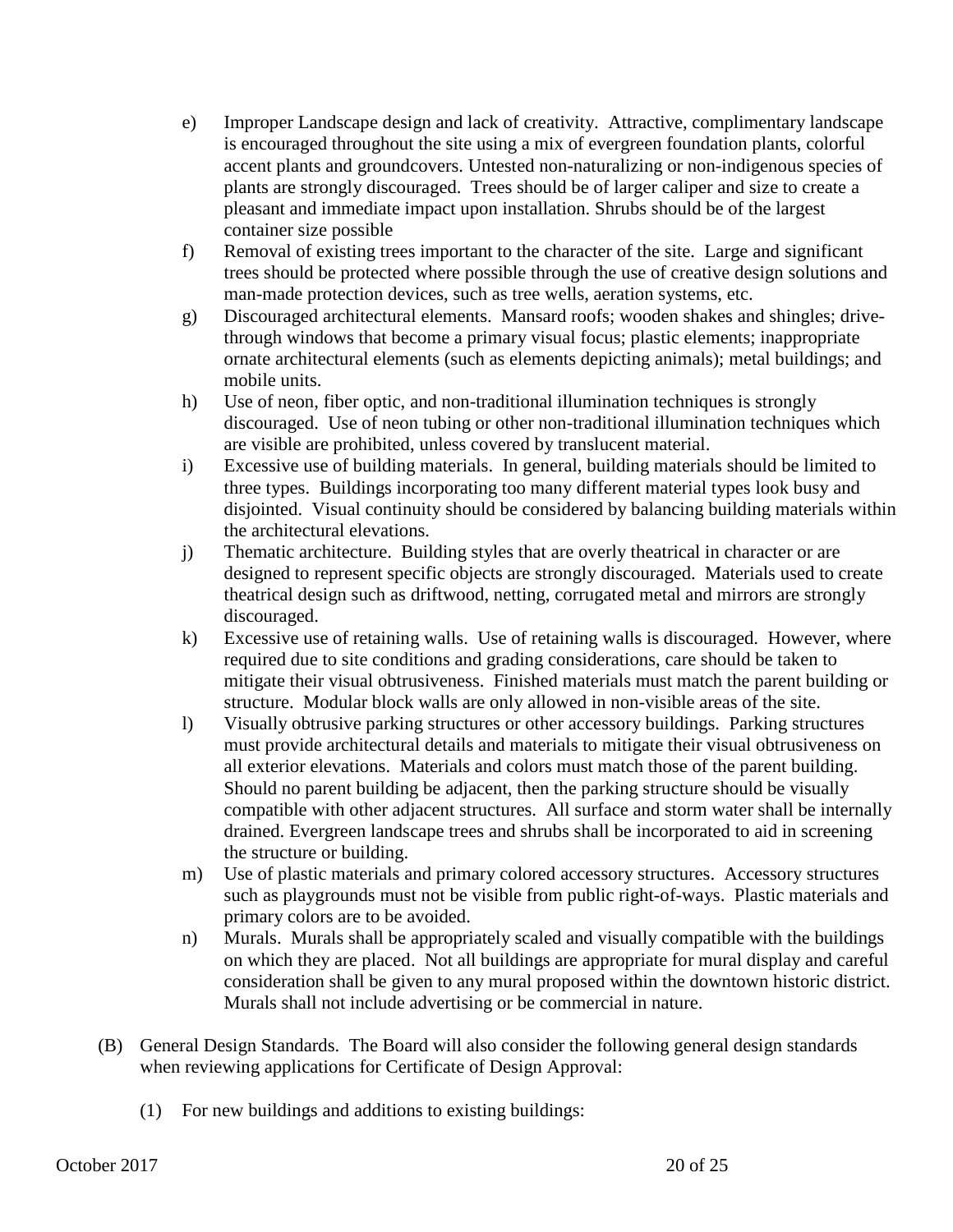- a) The height of the rooflines or parapets along the street or public right-of-way.
- b) Scale and mass of the building on the site.
- c) Placement of the building on the site.
- d) Materials, color and texture of the buildings.
- e) Architectural style where there is a predominant style on surrounding and adjacent buildings; and
- f) Architectural details, including signs, subject to public view from any public street or public way.
- g) Incorporate pedestrian-friendly features and amenities wherever possible. Pedestrian paths (i.e. sidewalks, mulched paths) should encourage pedestrian travel throughout an entire project. Pedestrian paths connecting adjacent properties and projects are also strongly encouraged.
- (2) For modifications to existing buildings:
	- a) The degree to which the distinguishing original qualities or character of a building, structure or site including historic materials are retained.
	- b) The historic appropriateness of any new features; and
	- c) The compatibility of proposed alterations with other buildings within the street block face or block face across the street, giving consideration to building size, shape, roofline, colors, materials, textures, nature of openings and architectural details.
	- d) The extent to which the buildings or structures will promote the general welfare of the city and all citizens by the preservation and protection of the neighborhood.
- (3) Bridges and bridge encroachments
	- a) Bridges and bridge encroachments in all areas of the City are to be treated with enhanced architectural details. This would include all vehicular and pedestrian bridges and combinations thereof. Enhancements should include the use of brick and/or stone for the exterior and interior (roadway side) of the facades of bridges and all wing walls, abutments, beams, and piers. Horizontal and vertical relief should be provided along the sides to completely cover the substructure with a center point feature. All vehicular bridges shall include a separated (by a decorative barrier) sidewalk of 10 feet. Barriers are encouraged to include plantings. All fencing proposed shall be of a decorative nature and should include a planting to create a "green" or "live" wall. The bridge should include decorative lighting of both vehicular and pedestrian heights. Each bridge center piece shall have an official City Seal incorporated.
- (C) Specific Design Standards. The Board will consider the following specific design standards when reviewing applications for certificate of appropriateness.
	- a) It is the intent of the City to maintain and enhance the "Traditional Main Street" character within the Downtown Overlay. The Alpharetta Downtown Design Guidelines provide standards for the desired design of this area. Outside this area the Board will evaluate each project proposal based on the quality of its design and relationship to the architectural character and style of the surrounding buildings, structures and streetscape.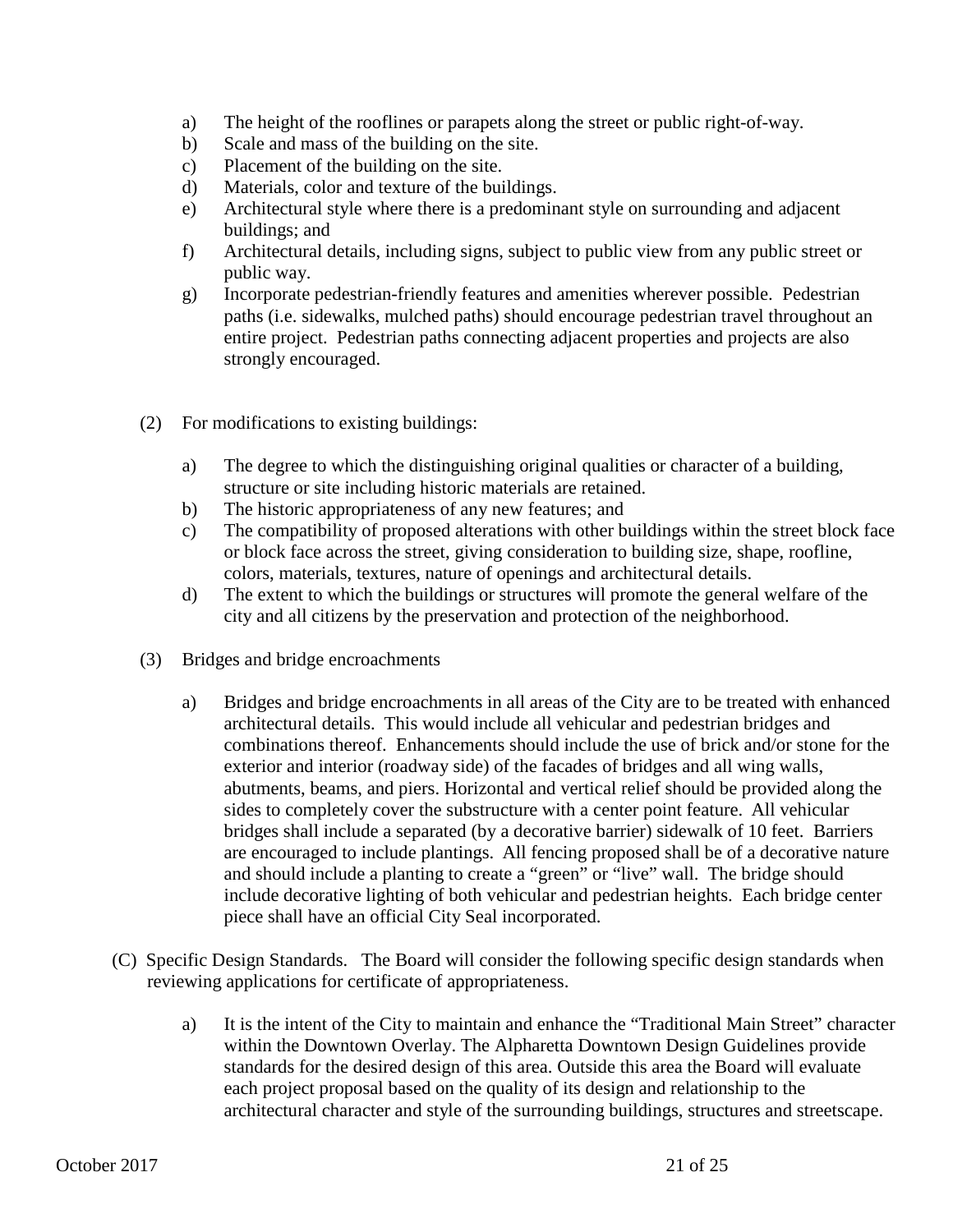- b) The Board shall seek to minimize and discourage the use of the following architectural features within the City:
	- 1. Mansard roofs
	- 2. Drive through windows that become a primary visual focus
	- 3. Plastic elements
	- 4. Inappropriate ornate architectural elements (such as elements depicting animals)
	- 5. Metal buildings
	- 6. Mobile buildings
- (D) Additional Standards. Subject to the approval of the City Council, the Board shall have the authority from time to time to promulgate additional design standards. Such additional design standards shall be effective upon approval by the City Council.

#### **9. Conformance with Certificate.**

All work performed pursuant to an issued Certificate of Design Approval shall conform to the requirements of such certificate. If work is performed not in accordance with such certificate, the Community Development Department shall be authorized to issue a cease and desist order and all work shall cease.

Appeal from such cease and desist order shall be the same as that set forth in Section 7 (D) for appeal of an application denial by the Board.

#### **10. Remedies.**

In case any activity covered by this Ordinance is or is proposed to be initiated in violation of any provision of this Ordinance, the Community Development Department may, in addition to other remedies, and after due notice to the appropriate person(s), issue a citation for violation of this Ordinance requiring the presence of the violator in the Municipal Court of the City of Alpharetta or the City Code Enforcement Board, or institute an injunction or other appropriate action of proceedings to prevent such unlawful activity or to correct or abate such violation.

#### **11. Severability.**

Should any section or provision of the Ordinance be declared by a court of competent jurisdiction to be invalid, such decision shall not affect the validity of this Ordinance as a whole or any section thereof other than the section or provision specifically declared to be invalid.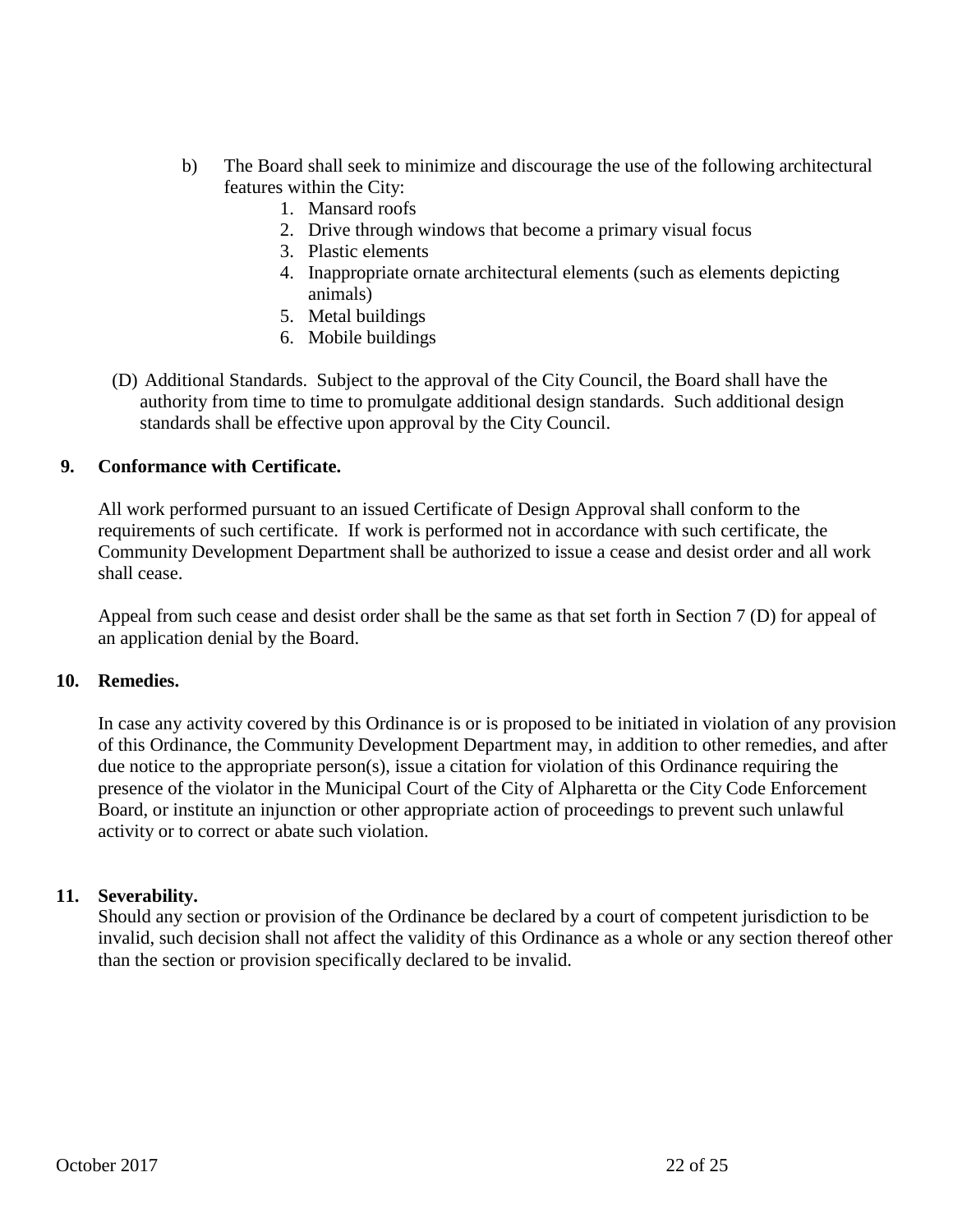### **Downtown Overlay District** Map "A"

Downtown Overlay Disctict -- This portion of the City was defined by the 2015 Downtown<br>Master Plan and recognized on July 15, 2015 as a distinct district by the Alpharetta City Council

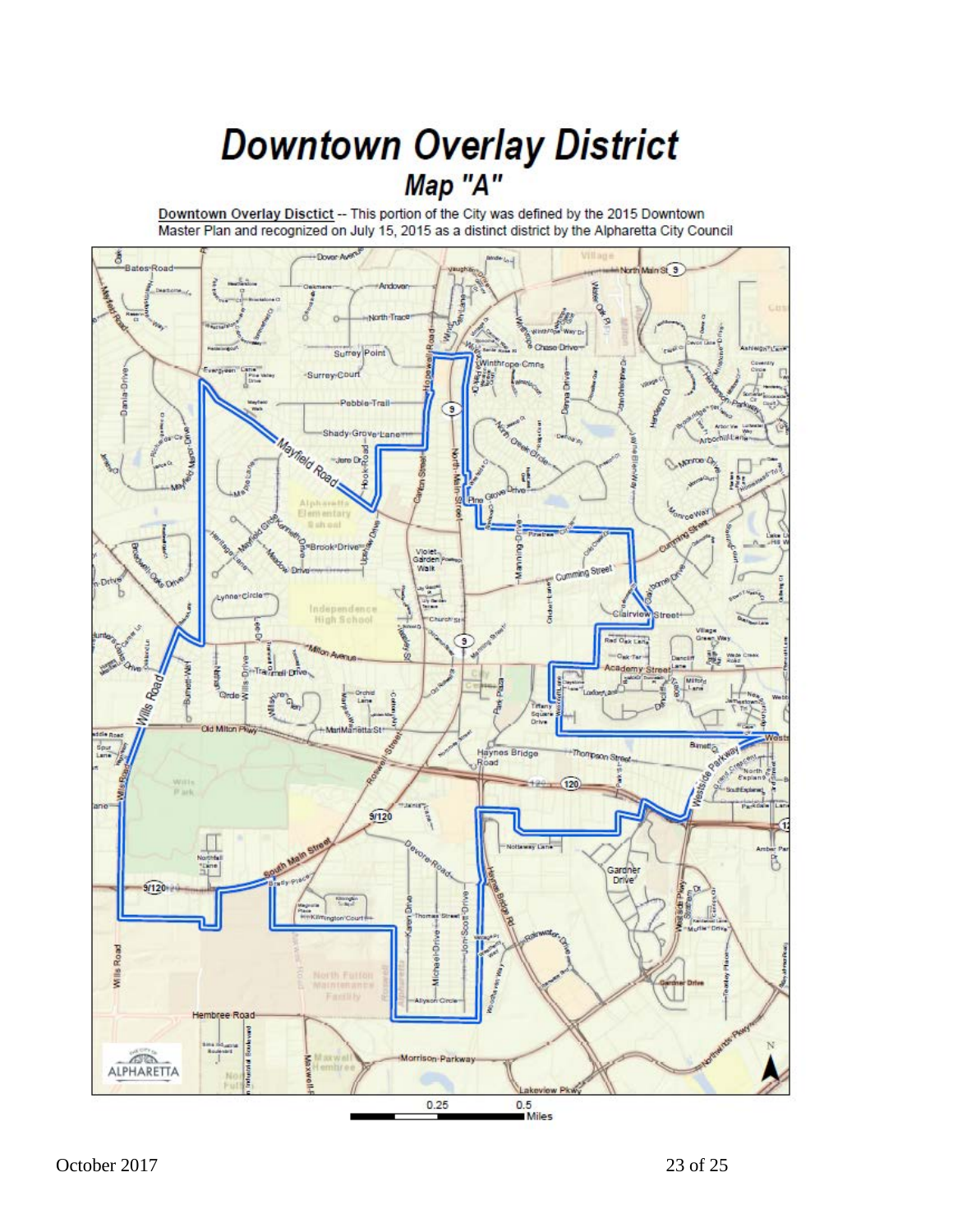Reserved